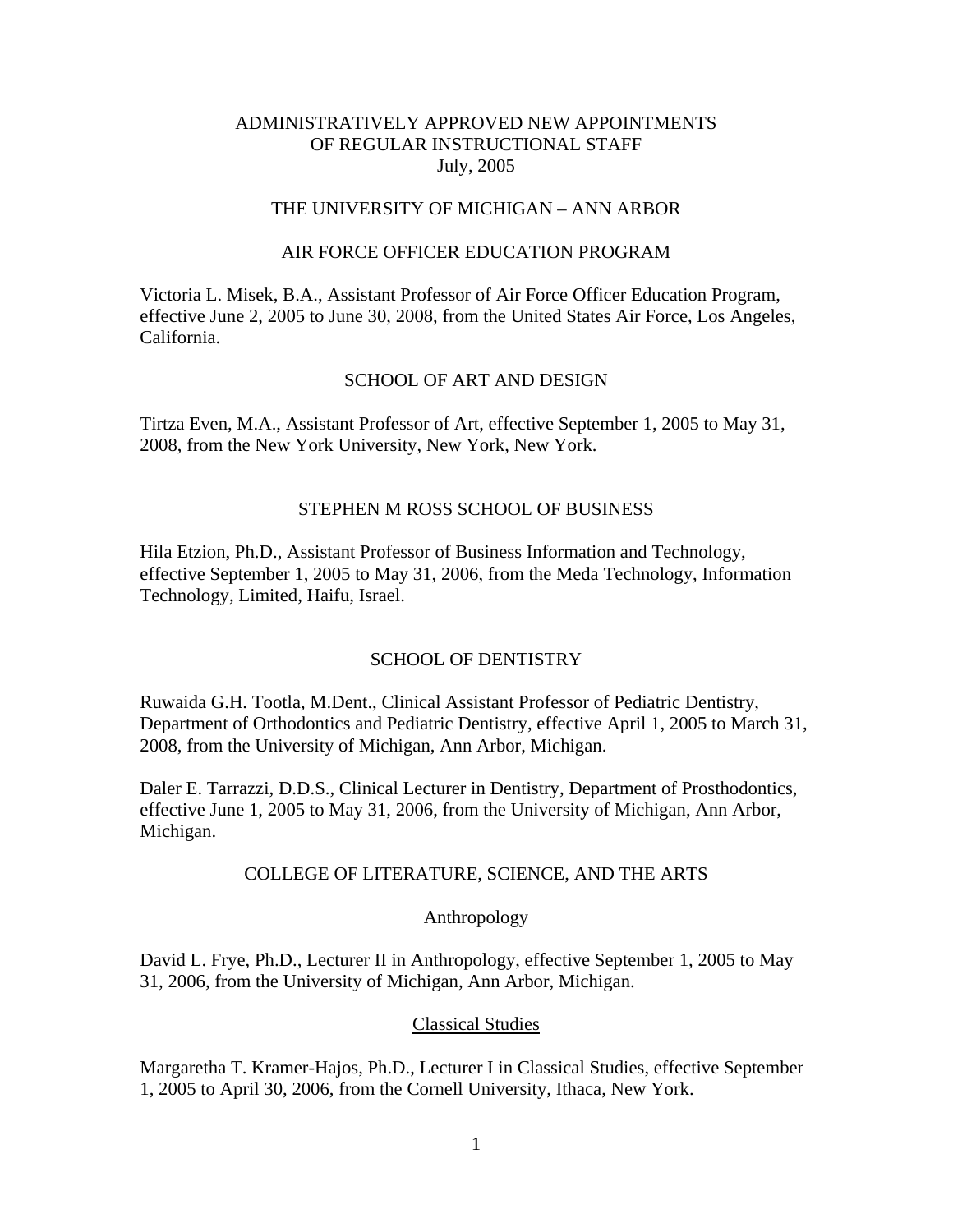### THE UNIVERSITY OF MICHIGAN – ANN ARBOR

### COLLEGE OF LITERATURE, SCIENCE, AND THE ARTS (continued)

#### Communication Studies

Scott W. Campbell, Ph.D., Assistant Professor of Communication Studies, effective September 1, 2005 to May 31, 2008, from the Hawaii Pacific University, Honolulu, Hawaii.

Amanda D. Lotz, Ph.D., Assistant Professor of Communication Studies, effective September 1, 2005 to May 31, 2008, from the Denison University, Granville, Ohio.

#### English Language and Literature

Elizabeth C. Miller, Ph.D., Lecturer I in English Language and Literature, effective September 1, 2005 to April 30, 2006, from the University of Michigan, Ann Arbor, Michigan.

#### Organizational Studies

Victoria Johnson, Ph.D., Assistant Professor of Organizational Studies, effective September 1, 2005 to May 31, 2008, from the University of Michigan, Ann Arbor, Michigan.

#### MEDICAL SCHOOL

#### Emergency Medicine

Jeremy L. Cooke, M.D., Clinical Lecturer in Emergency Medicine, effective July 1, 2005 to June 30, 2006, from the University of Michigan, Ann Arbor, Michigan.

Joanne M. Torres, M.D., Clinical Lecturer in Emergency Medicine, effective August 8, 2005 to August 7, 2006, from the University of Michigan, Ann Arbor, Michigan.

#### Family Medicine

Morteza Khodaee, M.D., Clinical Lecturer in Family Medicine, effective July 1, 2005 to December 31, 2005, from the University of Michigan, Ann Arbor, Michigan.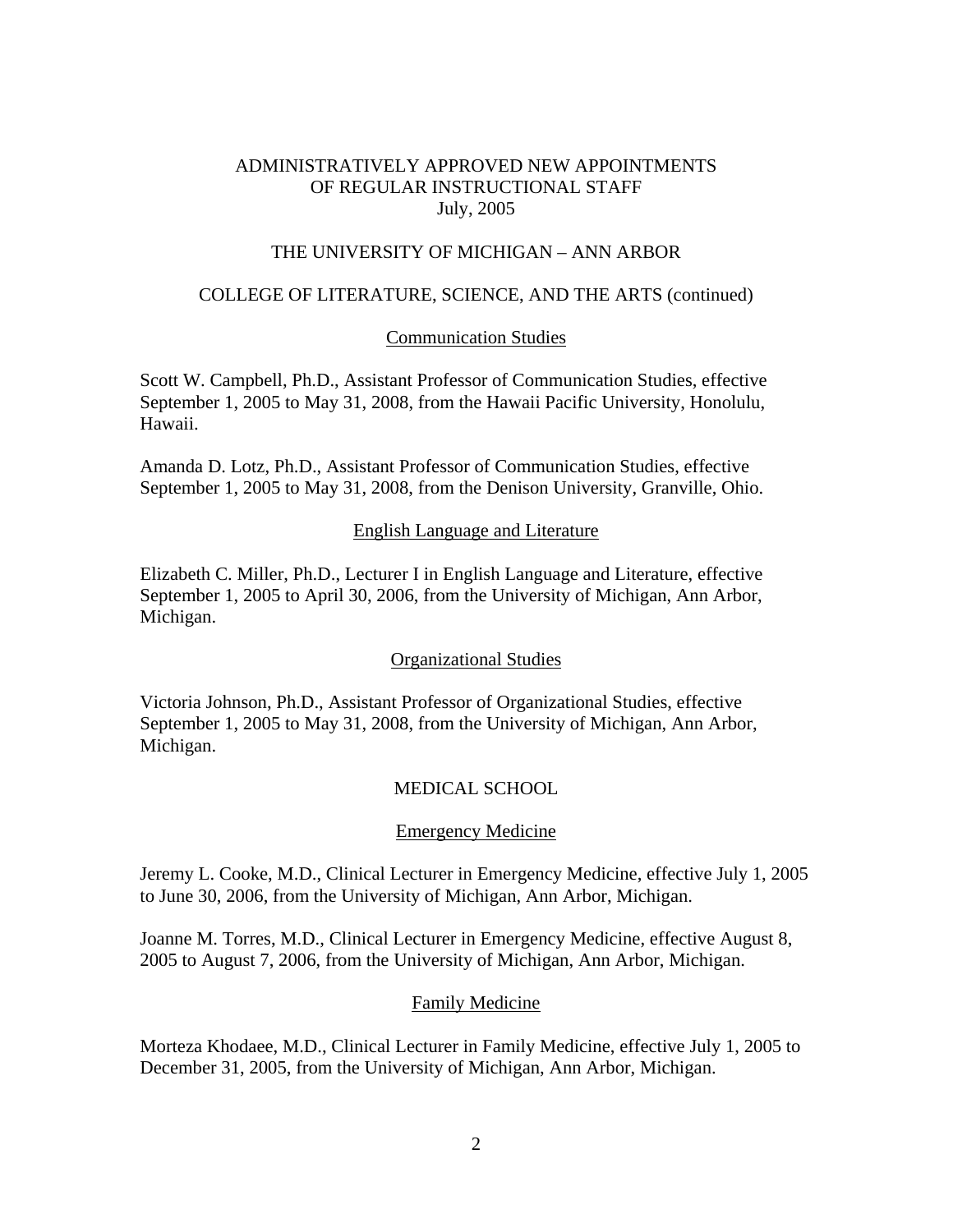#### THE UNIVERSITY OF MICHIGAN – ANN ARBOR

#### MEDICAL SCHOOL (continued)

#### Human Genetics

Noah A. Rosenberg, Ph.D., Assistant Professor of Human Genetics, effective June 20, 2005 to June 30, 2007, from the University of Southern California, Los Angeles, California.

#### Internal Medicine

Sarah K. Gelehrter, M.D., Clinical Assistant Professor of Internal Medicine, effective July 1, 2005 to June 30, 2006, from the University of Michigan, Ann Arbor, Michigan.

Martha L. Buckley, M.D., Instructor in Internal Medicine, effective July 1, 2005 to June 30, 2007, from the University of Michigan, Ann Arbor, Michigan.

Robert Chang, M.D., Instructor in Internal Medicine, effective July 1, 2005 to June 30, 2007, from the University of Michigan, Ann Arbor, Michigan.

Sarah C. Handeyside, M.D., Instructor in Internal Medicine, effective July 1, 2005 to June 30, 2006, from the University of Michigan, Ann Arbor, Michigan.

William T. Repaskey, M.D., Instructor in Internal Medicine, effective July 1, 2005 to June 30, 2007, from the University of Michigan, Ann Arbor, Michigan.

Sharon R. Rosenberg, M.D., Instructor in Internal Medicine, effective August 12, 2005 to August 11, 2006, from the University of Michigan, Ann Arbor, Michigan.

Sarah Cookinham, M.D., Clinical Instructor in Internal Medicine, effective July 1, 2005 to June 30, 2007, from the University of Michigan, Ann Arbor, Michigan.

Darci H. Friedman, M.D., Clinical Lecturer in Internal Medicine, effective July 1, 2005 to June 30, 2006, from the Saint Joseph Mercy Hospital, Ann Arbor, Michigan.

Mayank M. Kansal, M.D., Clinical Lecturer in Internal Medicine, effective July 1, 2005 to June 30, 2006, from the University of Michigan, Ann Arbor, Michigan.

Daniel T. Keena, M.D., Clinical Lecturer in Internal Medicine, effective July 1, 2005 to June 30, 2006, from the University of Michigan, Ann Arbor, Michigan.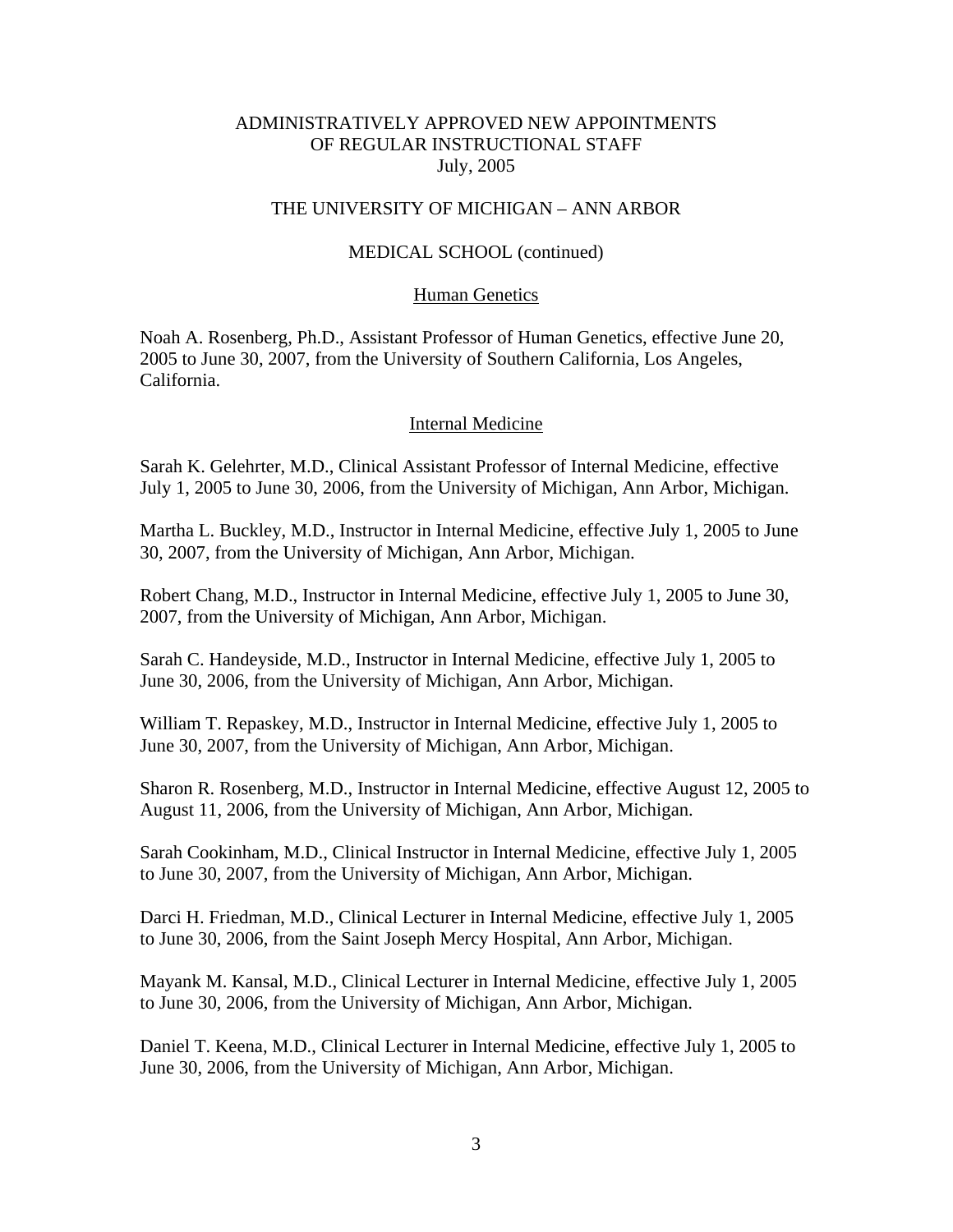## THE UNIVERSITY OF MICHIGAN – ANN ARBOR

## MEDICAL SCHOOL (continued)

#### Internal Medicine (continued)

Matthew A. Leavitt, M.D., Clinical Lecturer in Internal Medicine, effective July 1, 2005 to June 30, 2006, from the University of Michigan, Ann Arbor, Michigan.

Matthew R. Lyons, M.D., Clinical Lecturer in Internal Medicine, effective July 1, 2005 to June 30, 2006, from the University of Michigan, Ann Arbor, Michigan.

Michael P. Mendez, M.D., Clinical Lecturer in Internal Medicine, effective July 1, 2005 to June 30, 2006, from the University of Michigan, Ann Arbor, Michigan.

Richard J. Saad, M.D., Clinical Lecturer in Internal Medicine, effective July 1, 2005 to June 30, 2006, from the University of Michigan, Ann Arbor, Michigan.

#### Obstetrics and Gynecology

Sangeeta Senapati, M.D., Clinical Lecturer in Obstetrics and Gynecology, effective July 1, 2005 to August 31, 2006, from the University of Michigan, Ann Arbor, Michigan.

#### Otorhinolaryngology

Jill Hessler, M.D., Clinical Lecturer in Otorhinolaryngology, effective July 1, 2005 to June 30, 2006, from the American Academy of Facial Plastic and Reconstructive Surgery, Alexandria, Virginia.

#### Pathology

Scott R. Owens, M.D., Clinical Lecturer in Pathology, effective July 1, 2005 to June 30, 2006, from the University of Michigan, Ann Arbor, Michigan.

#### Pediatrics and Communicable Diseases

Robert W. Cho, M.D., Clinical Lecturer in Pediatrics and Communicable Diseases, effective July 1, 2005 to August 31, 2006, from the University of Michigan, Ann Arbor, Michigan.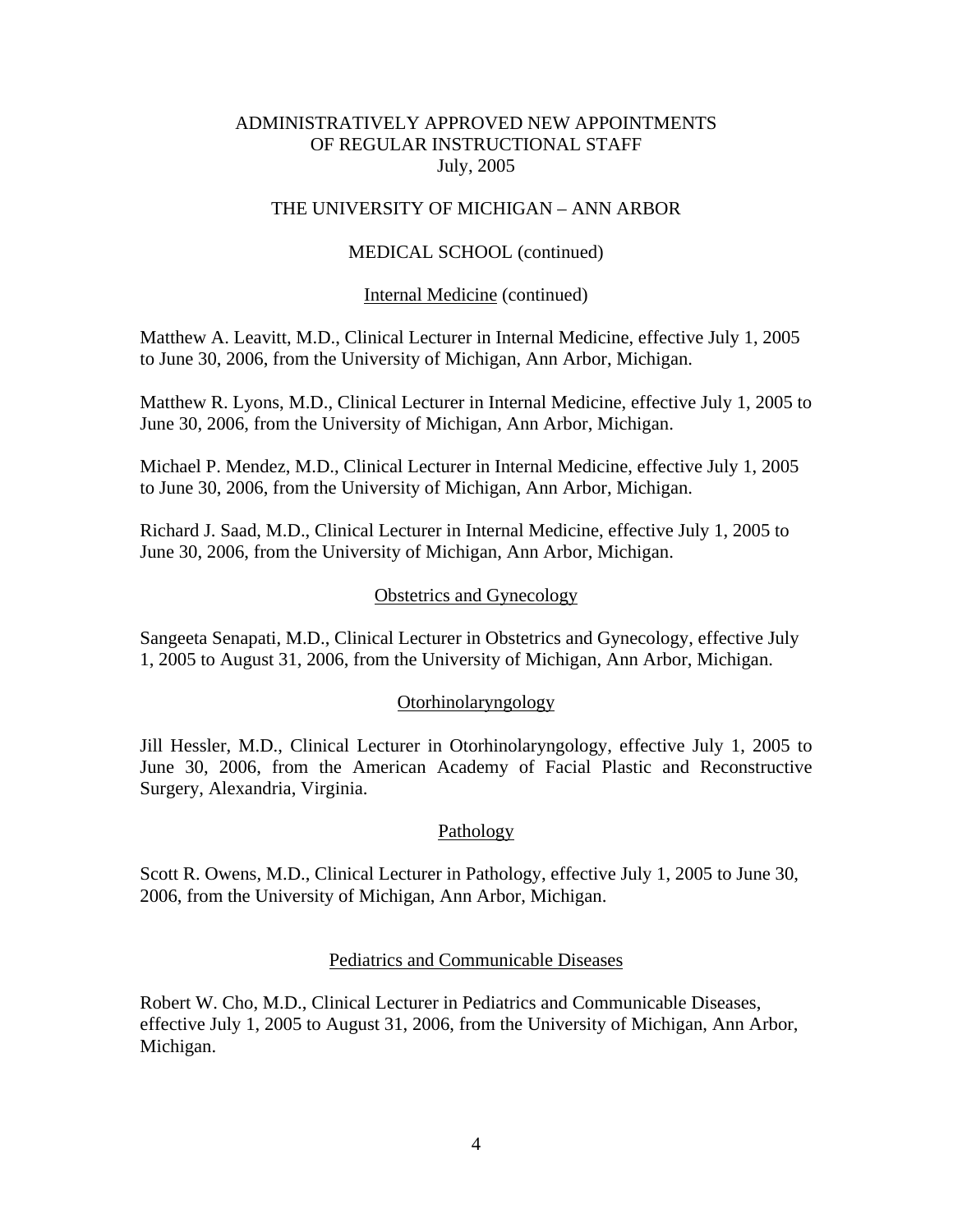## THE UNIVERSITY OF MICHIGAN – ANN ARBOR

## MEDICAL SCHOOL (continued)

#### Pediatrics and Communicable Diseases (continued)

Megan K. Yunghans, M.D., Clinical Lecturer in Pediatrics and Communicable Diseases, effective July 1, 2005 to August 31, 2006, from the University of Michigan, Ann Arbor, Michigan.

#### Radiology

Suzanne T. Cho, M.D., Clinical Lecturer in Radiology, effective July 1, 2005 to June 30, 2006, from the Temple University, Philadelphia, Pennsylvania.

Jeffrey P. Lassig, M.D., Clinical Lecturer in Radiology, effective July 1, 2005 to June 30, 2006, from the University of Michigan, Ann Arbor, Michigan.

#### **Surgery**

Christine L. Lau, M.D., Assistant Professor of Surgery, effective July 25, 2005 to August 31, 2006, from the Washington University, Saint Louis, Missouri.

John E. Rectenwald, M.D., Clinical Assistant Professor of Surgery and Clinical Assistant Professor of Radiology, effective July 1, 2005 to June 30, 2007, from the University of Michigan, Ann Arbor, Michigan.

## GERALD R FORD SCHOOL OF PUBLIC POLICY

Shobita Parthasarathy, Ph.D., Assistant Professor of Public Policy, effective September 1, 2005 to May 31,2008, from the University of California Los Angeles, Los Angeles, California.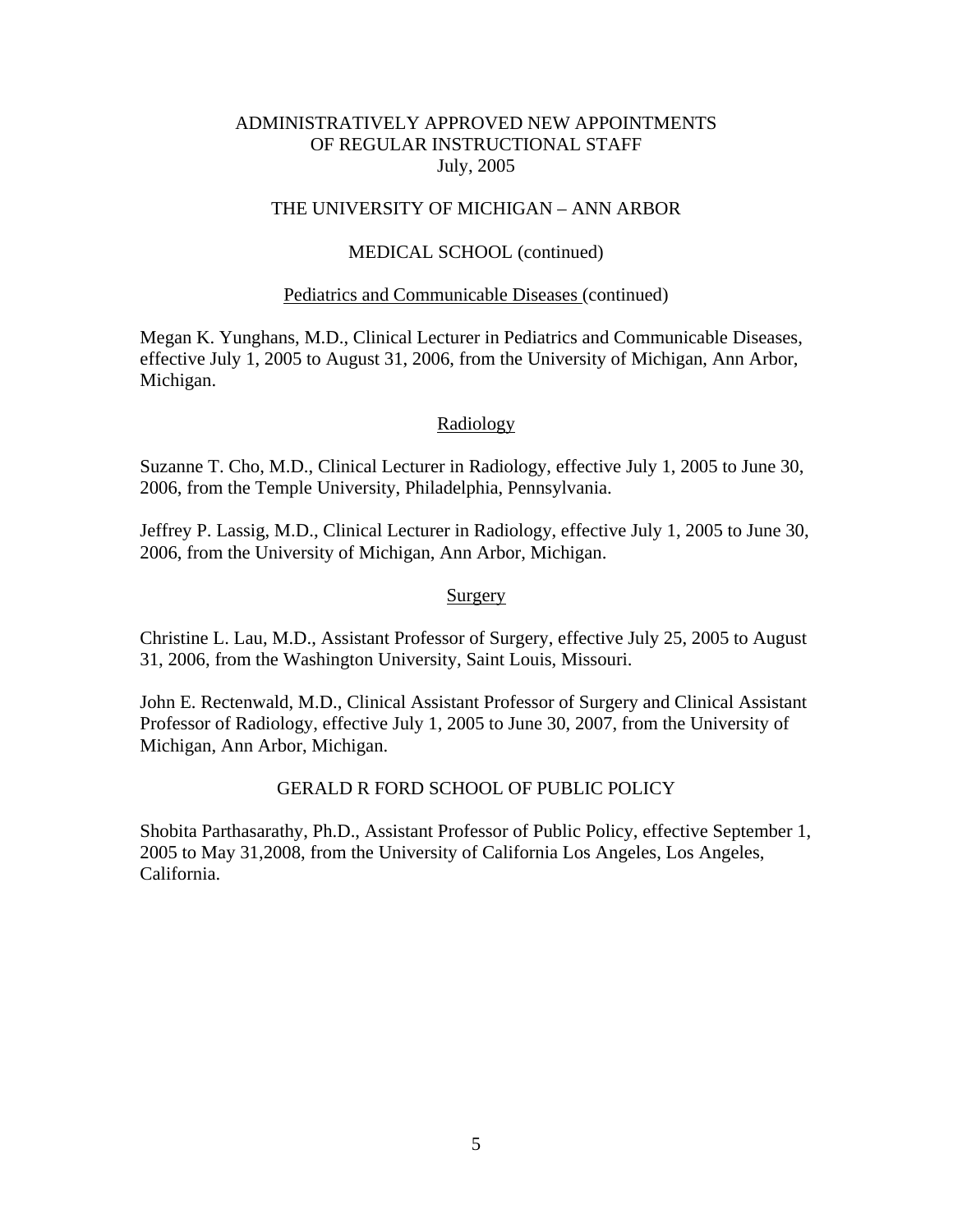# THE UNIVERSITY OF MICHIGAN – DEARBORN

## COLLEGE OF ARTS, SCIENCES AND LETTERS

# **Humanities**

William DeGenaro, Ph.D., Assistant Professor of Composition and Rhetoric, Department of Humanities, effective September 1, 2005 to April 30, 2006, from the Miami University, Hamilton, Ohio.

#### Behavioral Sciences

Heather A. O'Mahen, Ph.D., Assistant Professor of Psychology, Department of Behavioral Sciences, effective September 1, 2005 to April 30, 2006, from the University of Michigan, Ann Arbor, Michigan.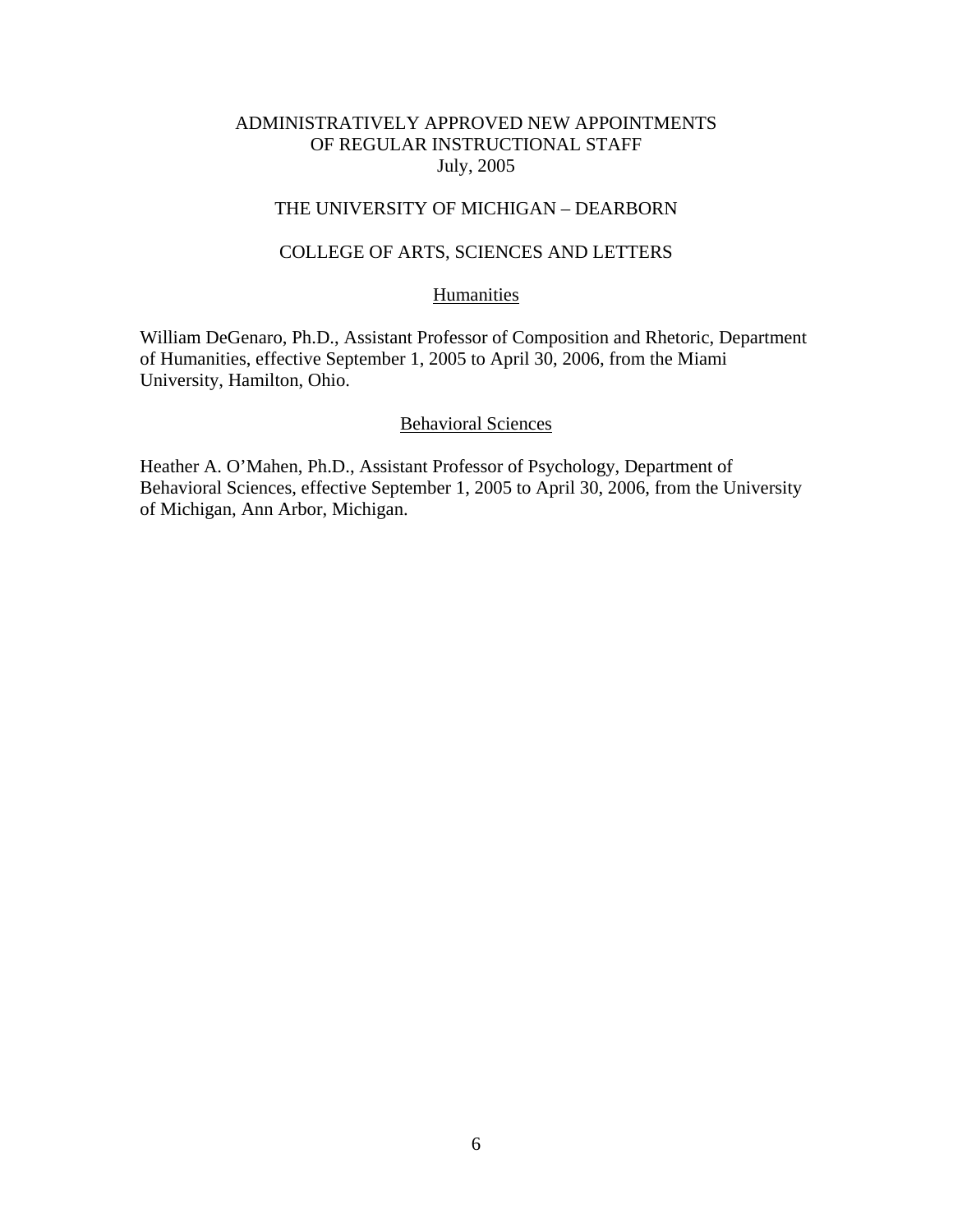# THE UNIVERSITY OF MICHIGAN – FLINT

# COLLEGE OF ARTS AND SCIENCES

### English

Anjili Babbar, M.A., Instructor in English, effective September 1, 2005 to May 31, 2008, from the University of Rochester, Rochester, New York.

## **Music**

G. Donald Kaye, M.S., Lecturer in Music, effective May 1, 2005 to June 30, 2005, from the University of Michigan, Flint, Michigan.

Ray MacLean, B.M.E., Lecturer in Music, effective May 1, 2005 to June 30, 2005, from the Flint Southwestern Academy, Flint, Michigan.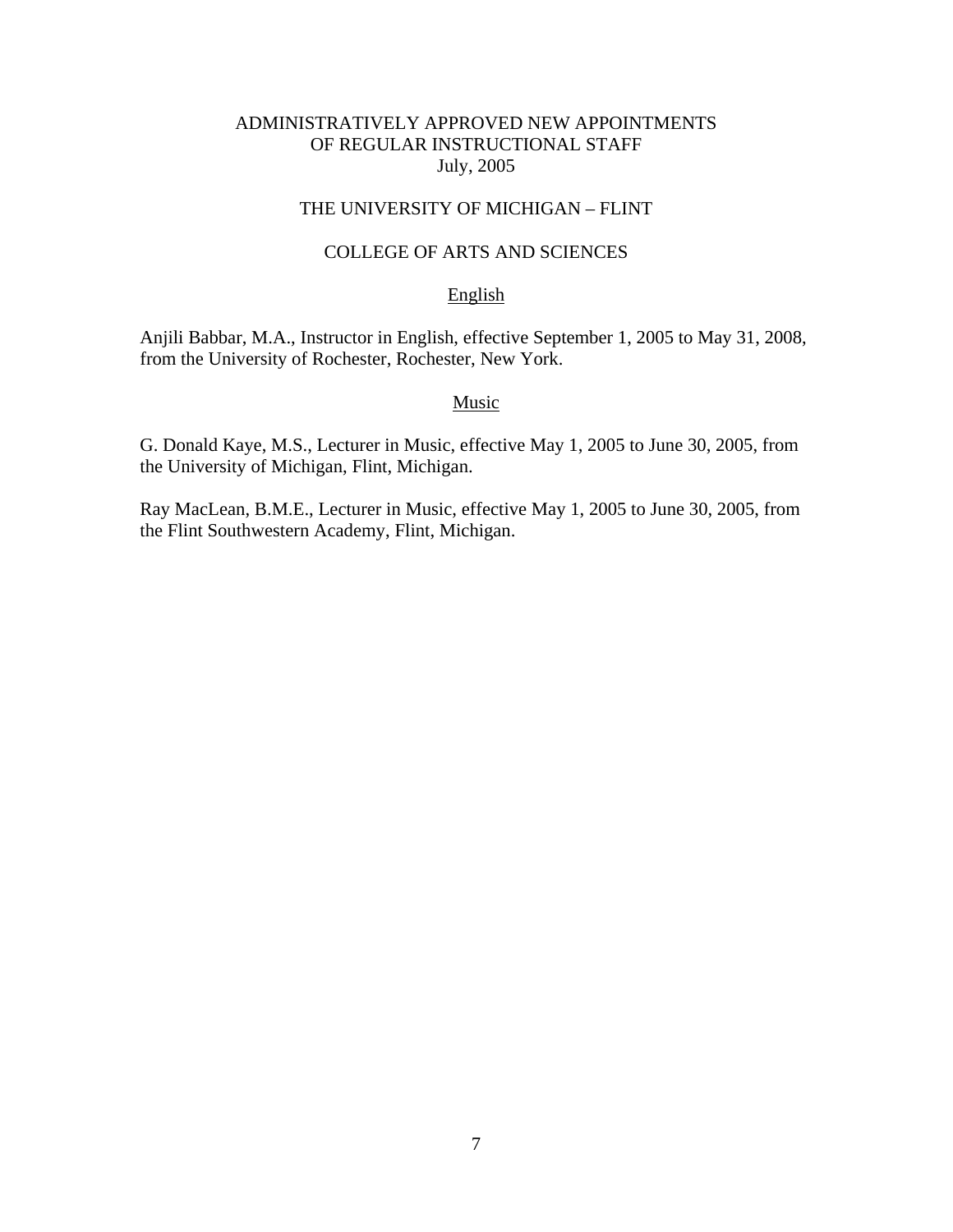# THE UNIVERSITY OF MICHIGAN – ANN ARBOR

#### A ALFRED TAUBMAN COLLEGE OF ARCHITECHITURE AND URBAN PLANNING

Steven Y. Mankouche, M.ARCH., from Lecturer in Architecture to Assistant Professor of Architecture, effective September 1, 2005 to May 31, 2009

# LAW SCHOOL

Anne N. Schroth, J.D., from Clinical Assistant Professor of Law to Clinical Professor of Law, effective September 1, 2005 to August 31, 2012

## COLLEGE OF LITERATURE, SCIENCE, AND THE ARTS

#### Anthropology

Damani J. Partridge, Ph.D., from Lecturer II in Anthropology to Assistant Professor of Anthropology and Assistant Professor of Afro-American and African Studies, Center for Afro-American and African Studies, effective September 1, 2005 to May 31, 2008

#### MEDICAL SCHOOL

#### Internal Medicine

Amanda M. Cox, M.D., from Clinical Lecturer in Internal Medicine to Instructor in Internal Medicine, effective July 1, 2005 to June 30, 2007

Fu-Lung Luan, M.D., from Clinical Lecturer in Internal Medicine to Clinical Assistant Professor of Internal Medicine, effective July 1, 2005 to June 30, 2009

#### Surgery

Shawn J. Pelletier, M.D., from Clinical Lecturer in Surgery to Assistant Professor of Surgery, effective July 1, 2005 to August 31, 2006

Allan Pickens, M.D., from Clinical Lecturer in Surgery to Clinical Assistant Professor of Surgery, effective July 1, 2005 to June 30, 2008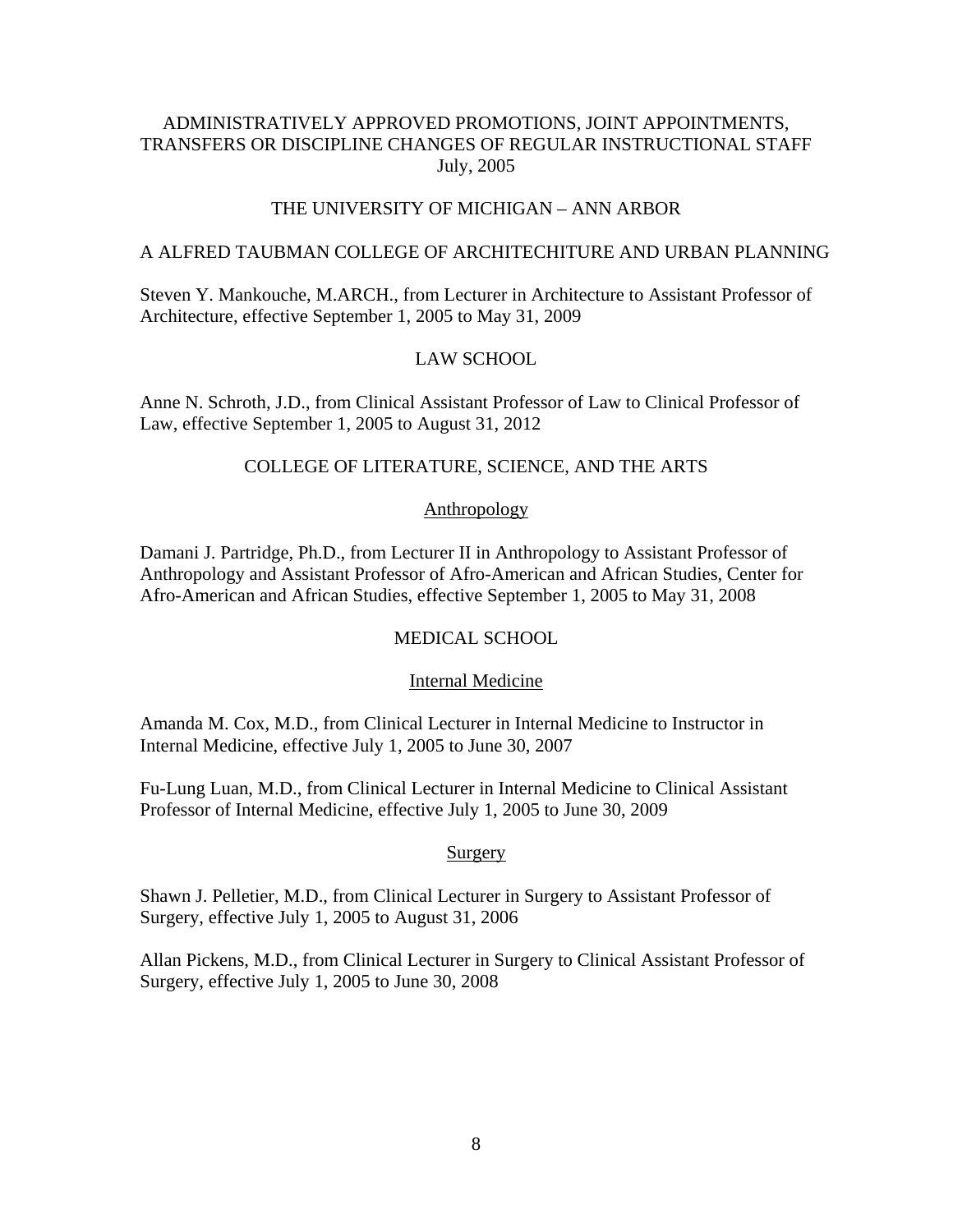## THE UNIVERSITY OF MICHIGAN – ANN ARBOR

#### SCHOOL OF MUSIC

Martha Travers, Ph.D., from Lecturer I in English, Residential College, College of Literature, Science, and Arts to Lecturer I in English, Residential College, College of Literature, Science, and Arts and Lecturer in Music, School of Music, effective September 1, 2005 to December 31, 2005

## GERALD R FORD SCHOOL OF PUBLIC POLICY

Sheldon H. Danziger, Ph.D., from Professor of Social Work, to Professor of Public Policy, effective June 1, 2005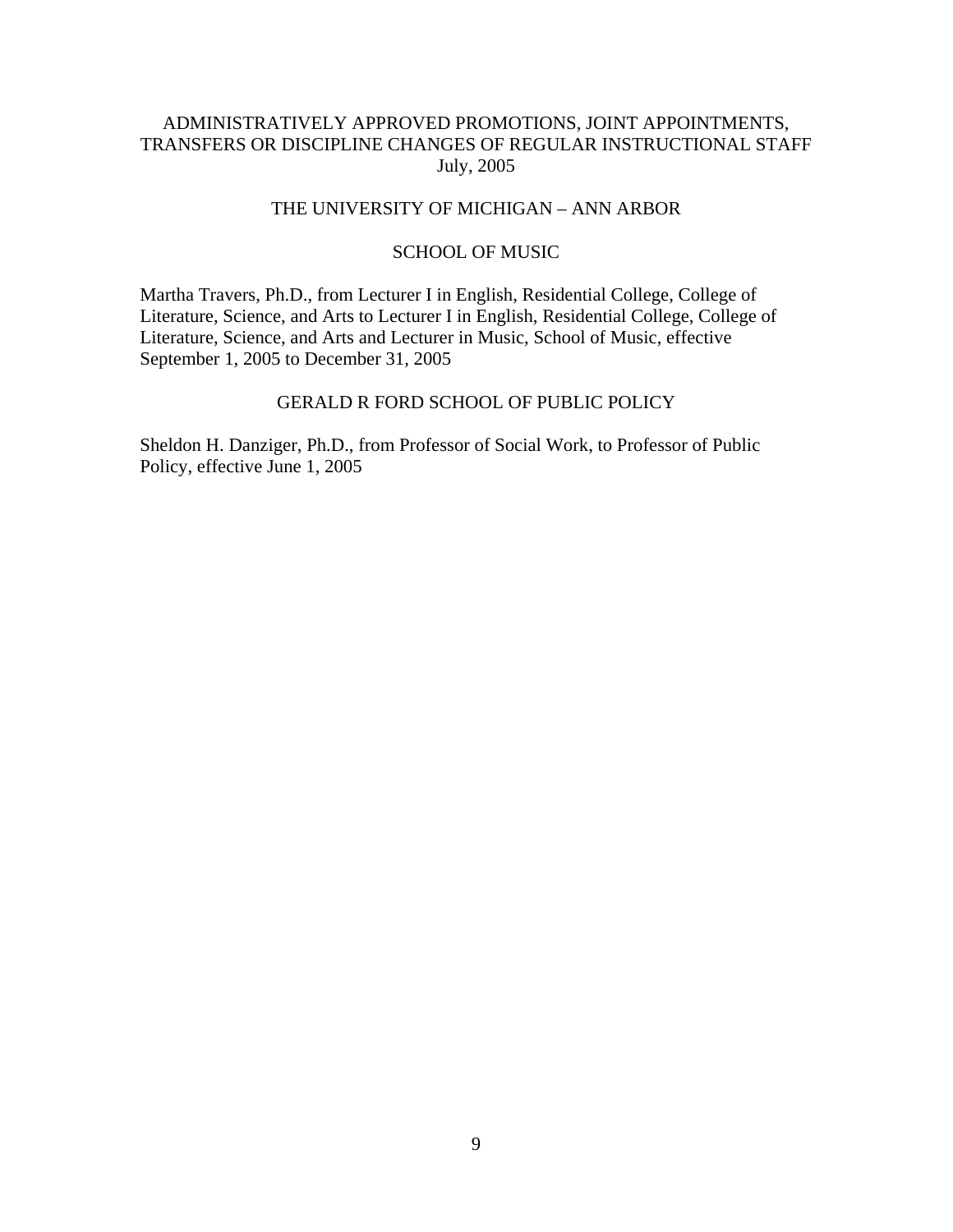# THE UNIVERSITY OF MICHIGAN – DEARBORN

# SCHOOL OF MANAGEMENT

Linda C. Salisbury, Ph.D., from Instructor in Management Studies to Assistant Professor of Management Studies, effective September 1, 2005 to April 30, 2008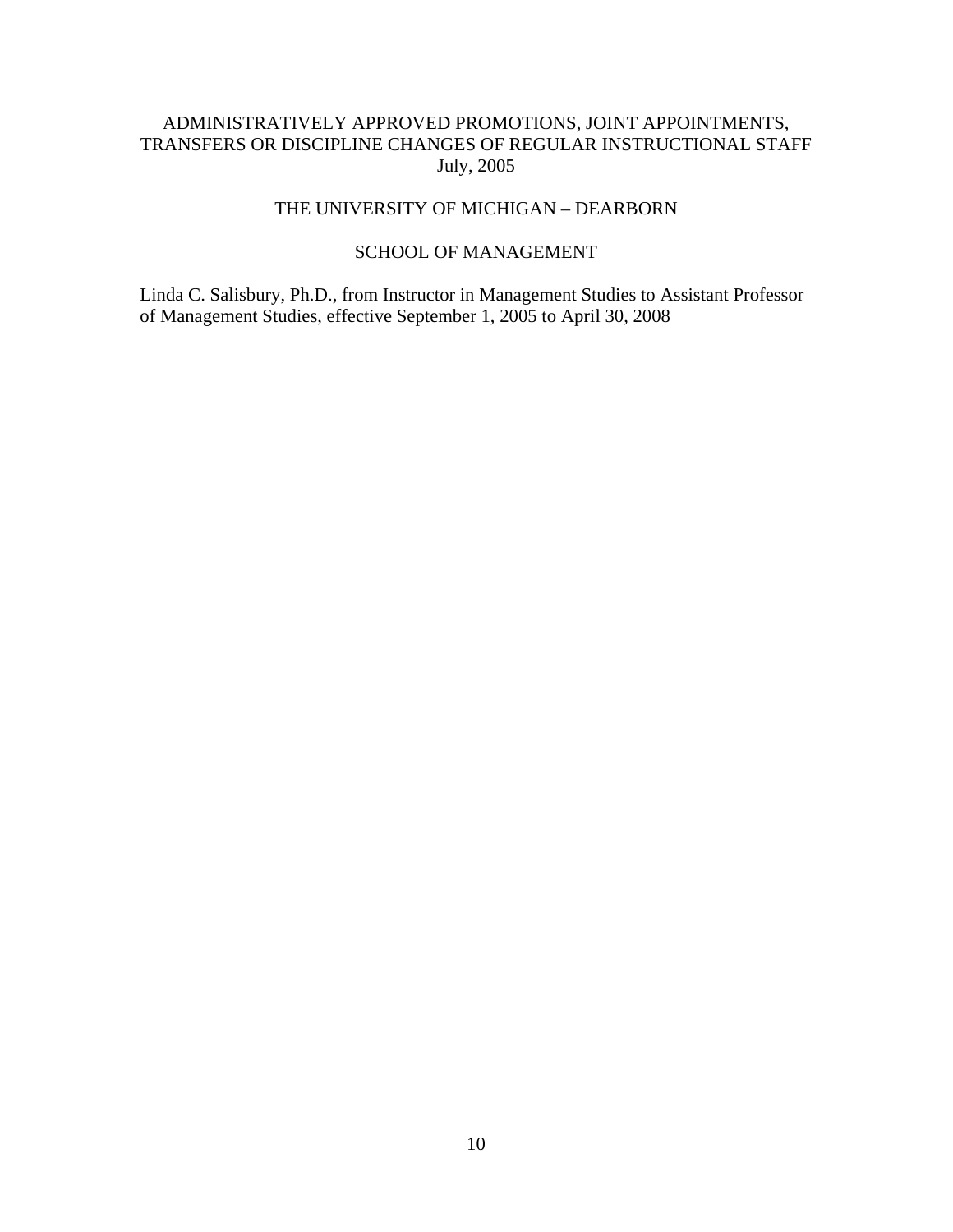# THE UNIVERSITY OF MICHIGAN – FLINT

## COLLEGE OF ARTS AND SCIENCES

# Philosophy

Lester N. Oaklander, Ph.D., from Professor of Philosophy, with tenure, College of Arts and Sciences and Professor of Extended Learning Office, without tenure to Professor of Philosophy, with tenure, effective June 1, 2005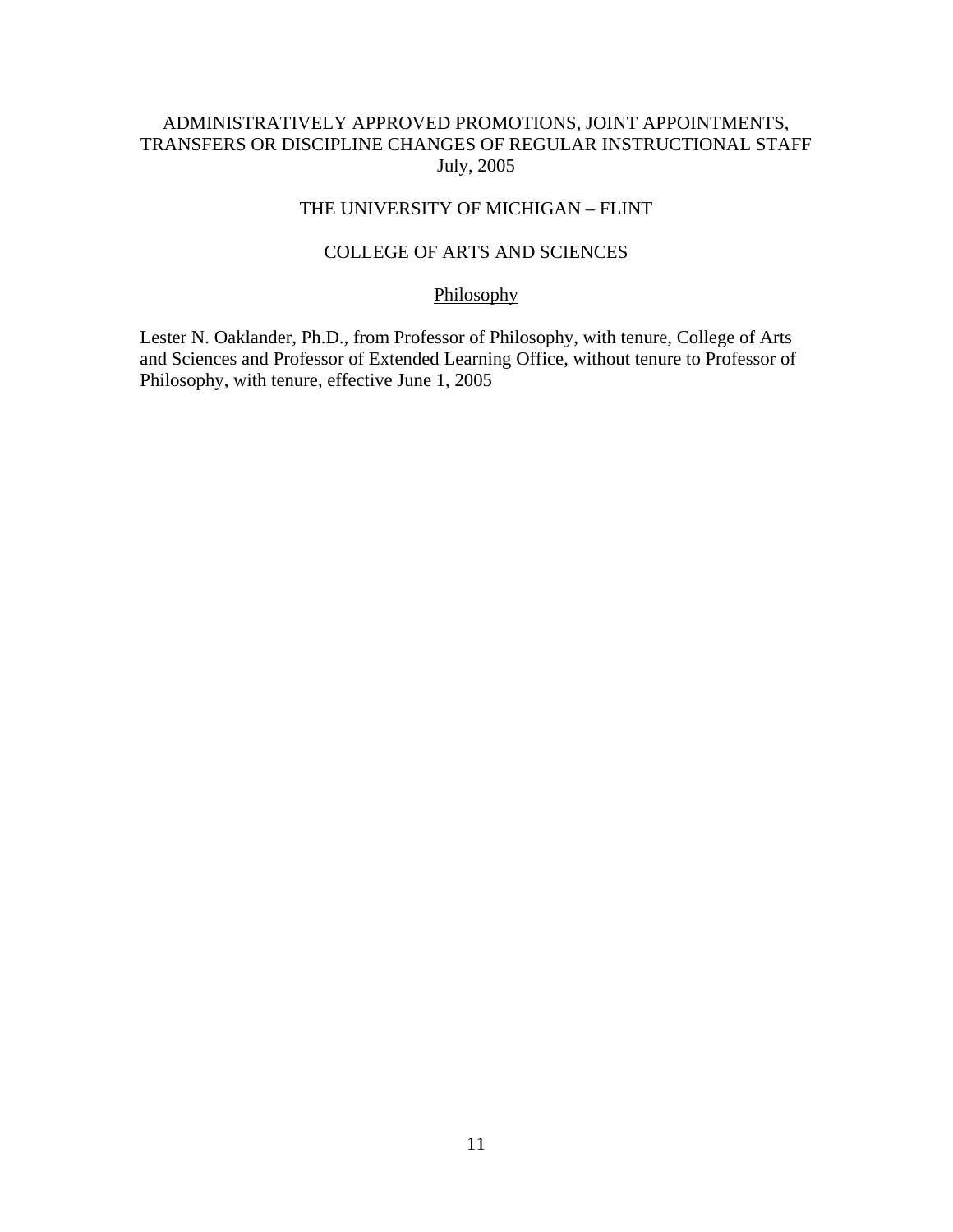# ADMINISTRATIVELY APPROVED EMERITUS/A FACULTY APPOINTMENTS July, 2005

## THE UNIVERSITY OF MICHIGAN – ANN ARBOR

## SCHOOL OF DENTISTRY

Emerson Robinson, D.D.S., Professor Emeritus of Dentistry, Department of Prosthodontics, effective July 1, 2005 to June 30, 2006

## COLLEGE OF ENGINEERING

## Material Science and Engineering

John C. Bilello, Ph.D., Professor Emeritus of Materials Science and Engineering, effective July 1, 2005 to December 31, 2005

#### Mechanical Engineering

Bruce H. Karnopp, Ph.D., Associate Professor Emeritus of Mechanical Engineering, effective June 1, 2005 to June 30, 2005

#### Nuclear Engineering and Radiological Sciences

Terry Kammash, Ph.D., Stephen S Attwood Professor Emeritus and Professor Emeritus of Nuclear Engineering and Radiological Sciences, effective June 1, 2005 to August 31, 2005

Glenn F. Knoll, Ph.D., Professor Emeritus of Nuclear Engineering and Radiological Sciences, effective June 1, 2005 to October 31, 2005

## COLLEGE OF PHARMACY

James W. Richards, M.B.A., Professor Emeritus of Social and Administrative Sciences, effective June 1, 2005 to May 31, 2006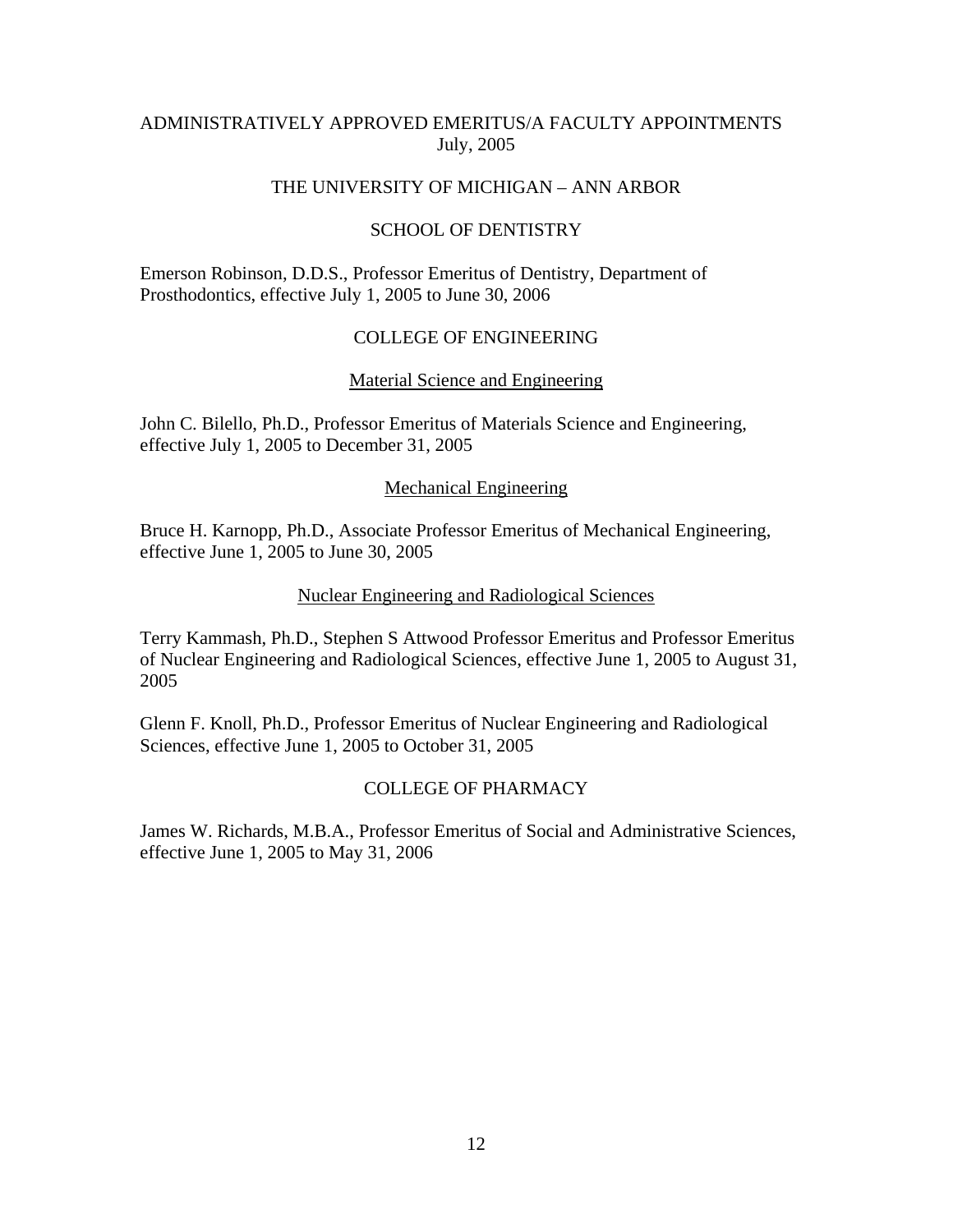# THE UNIVERSITY OF MICHIGAN – ANN ARBOR

### SCHOOL OF ART AND DESIGN

Edward West, M.F.A., Professor of Art, with tenure, on sabbatical leave effective January 1, 2005 to May 31, 2005, to conduct field research in communities centered in Western Cape in a series of mission towns and on the Cape Flats for my project titled: So Called, concerning the population of mixed race people identified in the apartheid era nomenclature as colored. Work will be done in South Africa.

Joseph E. Trumpey, M.F.A., Associate Professor of Art, with tenure, on sabbatical leave effective January 1, 2005 to May 31, 2005, to complete an exhibition of recent work and artist in residence program at Wabash College and complete the megaloceros series. Work will be done in Crawfordsville, Indiana.

#### SCHOOL OF EDUCATION

Lesley A. Rex, Ph.D., Associate Professor of Education, with tenure, on sabbatical leave effective January 1, 2005 to May 31, 2005, to complete manuscript revisions for publication, and to study radicalized classroom discourses and theorizing classroom oriented discourses. Work will be done in Ann Arbor, Michigan.

## COLLEGE OF ENGINEERING

#### Materials Science and Engineering

Rachel S. Goldman, Ph.D., Associate Professor of Materials Science and Engineering, without tenure and Associate Professor of Electrical Engineering and Computer Science, without tenure, on sabbatical leave effective September 1, 2005 to May 31, 2006, to perform research involving the first ever N-gas source focused ion beam (FIB) to make ordered arrangements of GaAsN nanostructures at Harvard and Radcliffe. Work will be done in Cambridge, Massachusetts.

#### DIVISION OF KINESIOLOGY

Rosa M. Angulo-Barroso, Ph.D., Associate Professor of Kinesiology, with tenure, on sabbatical leave effective September 1, 2005 to May 31, 2006, to advance the submission of multiple manuscripts and grant applications, alternating periods of 2 months to either grant or to manuscript writing, to establish a scholarly agreement program between the Division of Kinesiology and INEF-Catalunya, and consult in a project at the INEF-Catalunya. Work will be done in Barcelona, Spain and Ann Arbor, Michigan.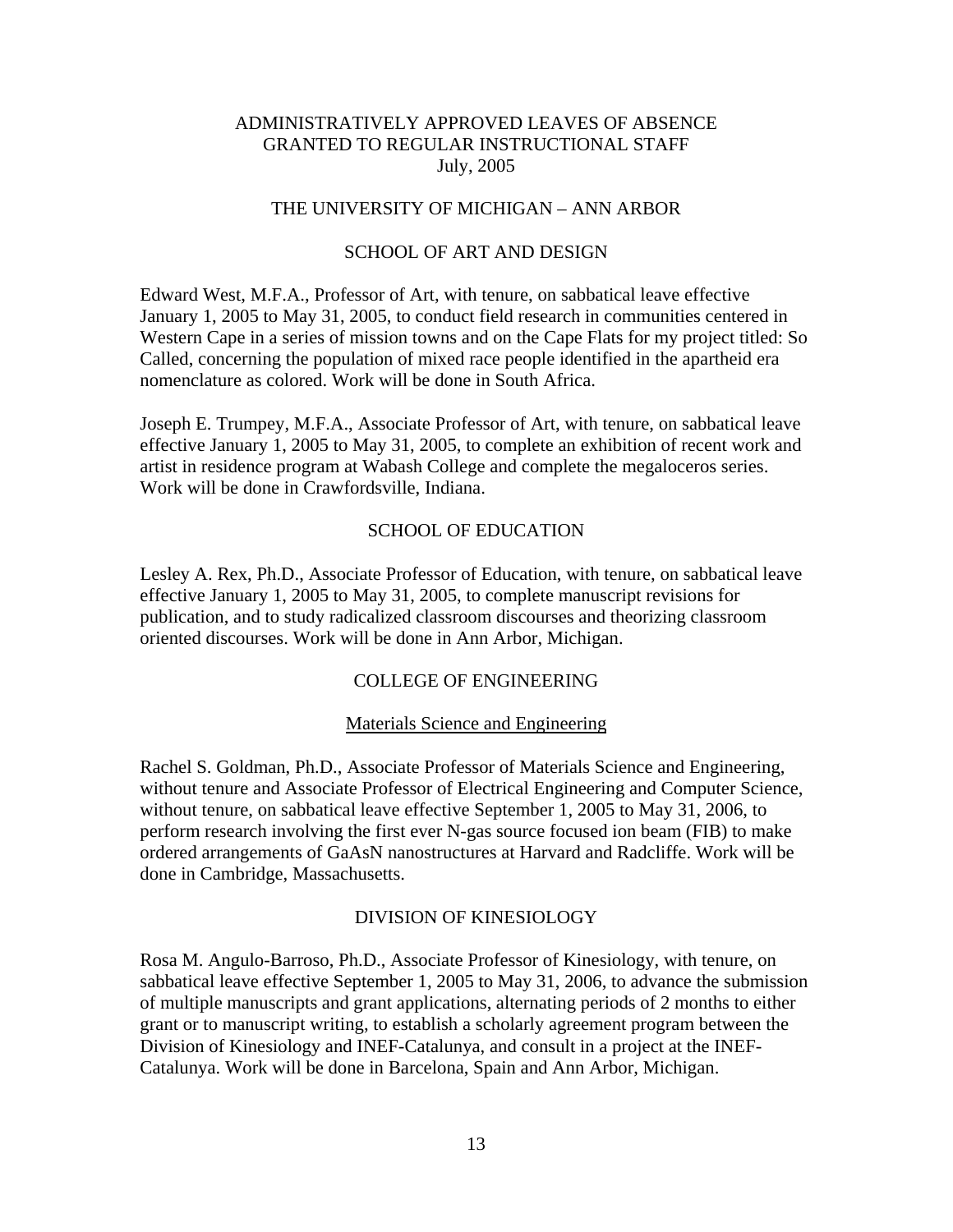# THE UNIVERSITY OF MICHIGAN – ANN ARBOR

### LAW SCHOOL

Edward H. Cooper, A.B., Thomas M Cooley Professor of Law and Professor of Law, with tenure, on sabbatical leave effective January 1, 2006 to May 31, 2006, to continue 3d edition revision of justicsability sections in Wright, Miller and Cooper: Federal Practice and Procedures: Jurisdiction zd. Work will be done in Ann Arbor, Michigan.

Daniel H. Halberstam, J.D., Professor of Law, with tenure, on sabbatical leave effective September 1, 2005 to December 31, 2005, to write several articles on democracy and trade, U.S. Federalism and Reich v Ashcroft, affirmative action ballot initiatives. Work will be done in Ann Arbor, Michigan.

Robert L. Howse, LL.M., Alene and Allan F Smith Professor of Law and Professor of Law, with tenure, on sabbatical leave effective September 1, 2005 to December 31, 2005, to complete a book length commentary on the world trade organization agreement on technical barriers to trade. Work will be done in Ann Arbor, Michigan.

Ellen D. Katz, J.D., Professor of Law, with tenure, on sabbatical leave effective September 1, 2005 to December 31, 2005, to study the role African-American voters played in local stock law elections, to examine a host of electoral disputes that a rose in connection with local stock law elections, and to explore the language voters, legislators and judges employed to describe the stakes at issue in range debate. Work will be done in Ann Arbor, Michigan.

Thomas E. Kauper, J.D., Henry M Butzel Professor of Law and Professor of Law, with tenure, on retirement furlough effective January 1, 2006 to May 31, 2008. Phased

Catharine A. Mackinnon, J.D., Elizabeth A Long Professor of Law and Professor of Law with tenure, on scholarly activity leave effective January 1, 2006 to May 31, 2006, to be a fellow at the Center for Advanced Research in Behavioral Sciences. Work will be done in Stanford, California.

Nina A. Mendelson, J.D., Professor of Law, with tenure, on sabbatical leave effective September 1, 2005 to December 31, 2005, to conduct research on continuing and new projects in the administrative law area, including agency policymaking procedures and congressional oversight of agencies. Work will be done in Ann Arbor, Michigan.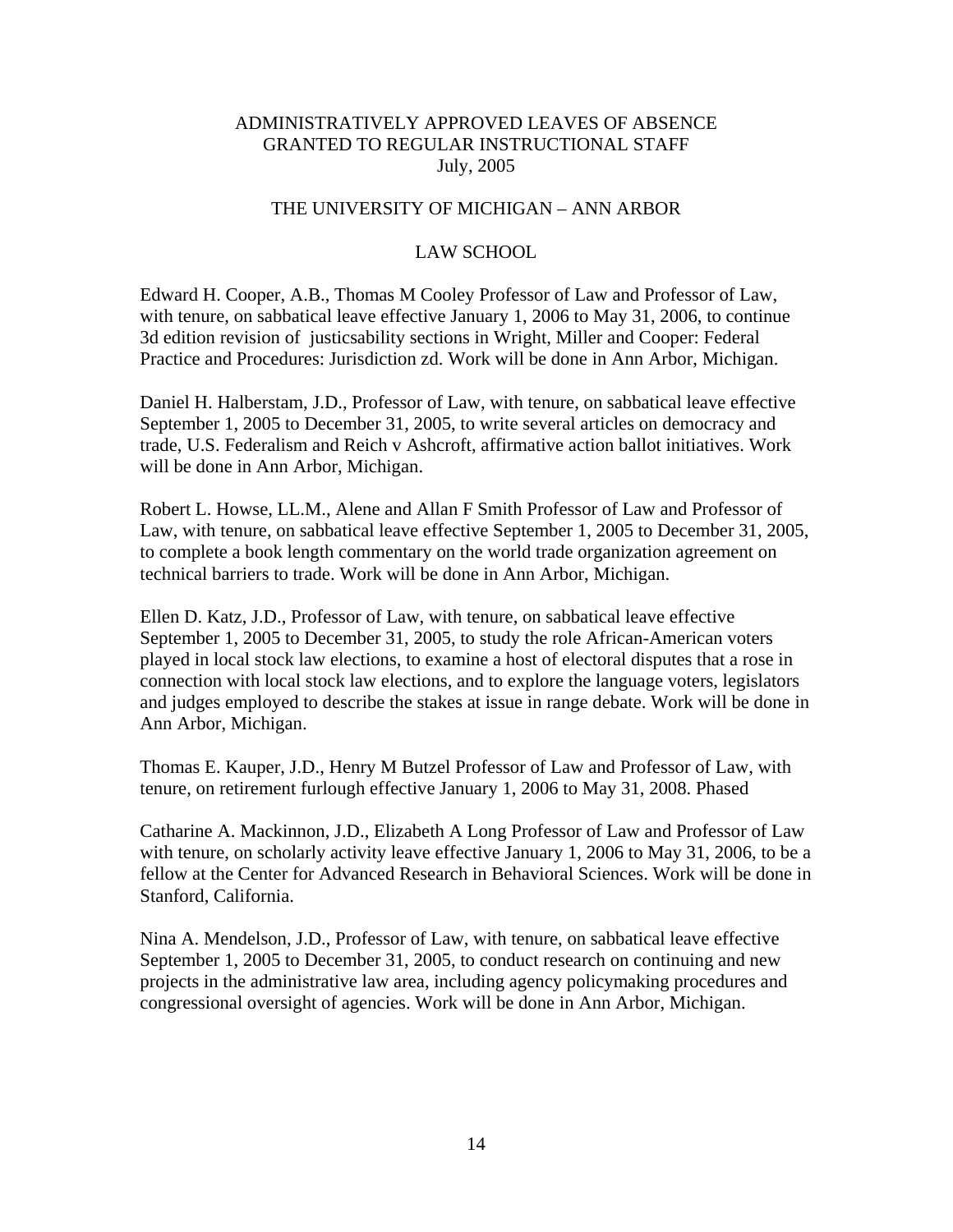### THE UNIVERSITY OF MICHIGAN – ANN ARBOR

## LAW SCHOOL (continued)

William I. Miller, J.D., Thomas G Long Professor of Law and Professor of Law, with tenure, on sabbatical leave effective September 1, 2005 to December 31, 2005, to complete a book manuscript: Eye for an Eye to be published by the Cambridge Press. Work will be done in Ann Arbor, Michigan.

Adam C. Pritchard, J.D., Professor of Law, with tenure, on sabbatical leave effective January 1, 2006 to May 31, 2006, to complete a book on securities law and the supreme court. Work will be done in Ann Arbor, Michigan.

Lawrence W. Waggoner, J.D., Lewis M Simes Professor of Law and Professor of Law, with tenure, on sabbatical leave effective January 1, 2006 to May 31, 2006, to work on the third volume of the Restatement Third of Property, Wills and Other Donative Transfers. Work will be done in Ann Arbor, Michigan.

Peter K. Westen, J.D., Frank G Millard Professor of Law and Professor of Law, with tenure, on outside teaching leave effective September 1, 2005 to December 31, 2005, to teach fall term at the University of California. Work will be done in Berkeley, California, and on scholarly activity leave effective January 1, 2006 to May 31, 2006, to continue a series of articles on criminal law theory. Work will be done in Santa Fe, New Mexico.

Michael S. Barr, J.D., Assistant Professor of Law, on outside teaching leave effective September 1, 2005 to December 31, 2005, to teach at the University of Pennsylvania. Work will be done in Philadelphia, Pennsylvania.

David M. Hasen, J.D., Assistant Professor of Law, on outside teaching leave effective September 1, 2005 to December 31, 2005, to teach at the Hastings College. Work will be done in Hastings, Nebraska.

#### COLLEGE OF LITERATURE, SCIENCE, AND THE ARTS

#### American Culture Program

Gregory E. Dowd, Ph.D., Professor of American Culture, with tenure and Professor of History, with tenure, on duty off campus leave effective September 1, 2005 to May 31, 2006, to research rumors on Native Americans and Anglo Americans. Work will be done in Ann Arbor, Michigan.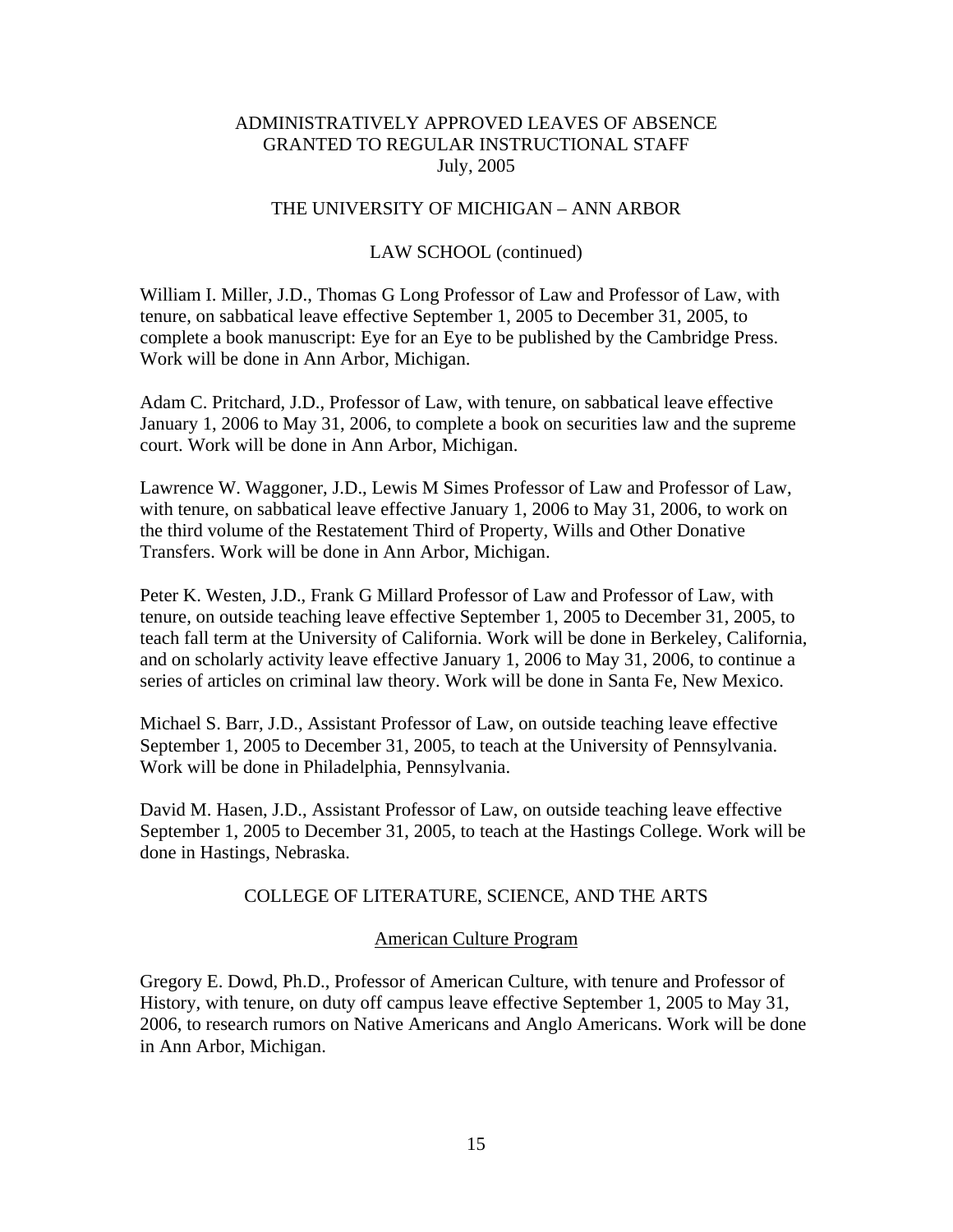# THE UNIVERSITY OF MICHIGAN – ANN ARBOR

## COLLEGE OF LITERATURE, SCIENCE, AND THE ARTS (continued)

## Anthropology

Jennifer E. Robertson, Ph.D., Professor of Anthropology and Women's Studies, Department of Anthropology, with tenure, on duty off campus leave effective September 1, 2005 to December 31, 2005, to do field work and archival work towards a book in process. Work will be done in Japan.

E. Webb Keane Jr., Ph.D., Associate Professor of Anthropology, with tenure, on scholarly activity leave effective September 1, 2005 to May 31, 2006, to research and write on Indonesian as a national language. Work will be done in Ann Arbor, Michigan.

Stuart A. Kirsch, Ph.D., Assistant Professor of Anthropology, on duty off campus leave effective September 1, 2005 to December 31, 2005, to proofread a book manuscript, article revisions and start a new book project. Work will be done in Ann Arbor, Michigan.

## History of Art

R. Ward Bissell, Ph.D., Professor of History of Art, with tenure, on duty off campus leave effective September 1, 2005 to December 31, 2005 and on retirement furlough effective January 1, 2006 to December 31, 2006, to research for a scholarly article, including study research trip to Italy. Work will be done in Rome, Italy.

Celeste A. Brusati, Ph.D., Professor of History of Art and Women's Studies, Department of History of Art, with tenure, on duty off campus leave effective September 1, 2005 to December 31, 2005, to prepare a book manuscript on fictions of beholding in Seventeenth Century Dutch Art. Work will be done in Japan and Ann Arbor, Michigan.

Margaret C. Root, Ph.D., Professor of Classical and Near Eastern Art and Archaeology, Department of History of Art, with tenure, on sabbatical leave effective September 1, 2005 to May 31, 2006, to complete two documentaries for books to be published titled: Seals on the Persepolis Fortification Tablets and Persia and the Parthenon: Comparative Essays on the Art of Empire. Work will be done in Iran and France.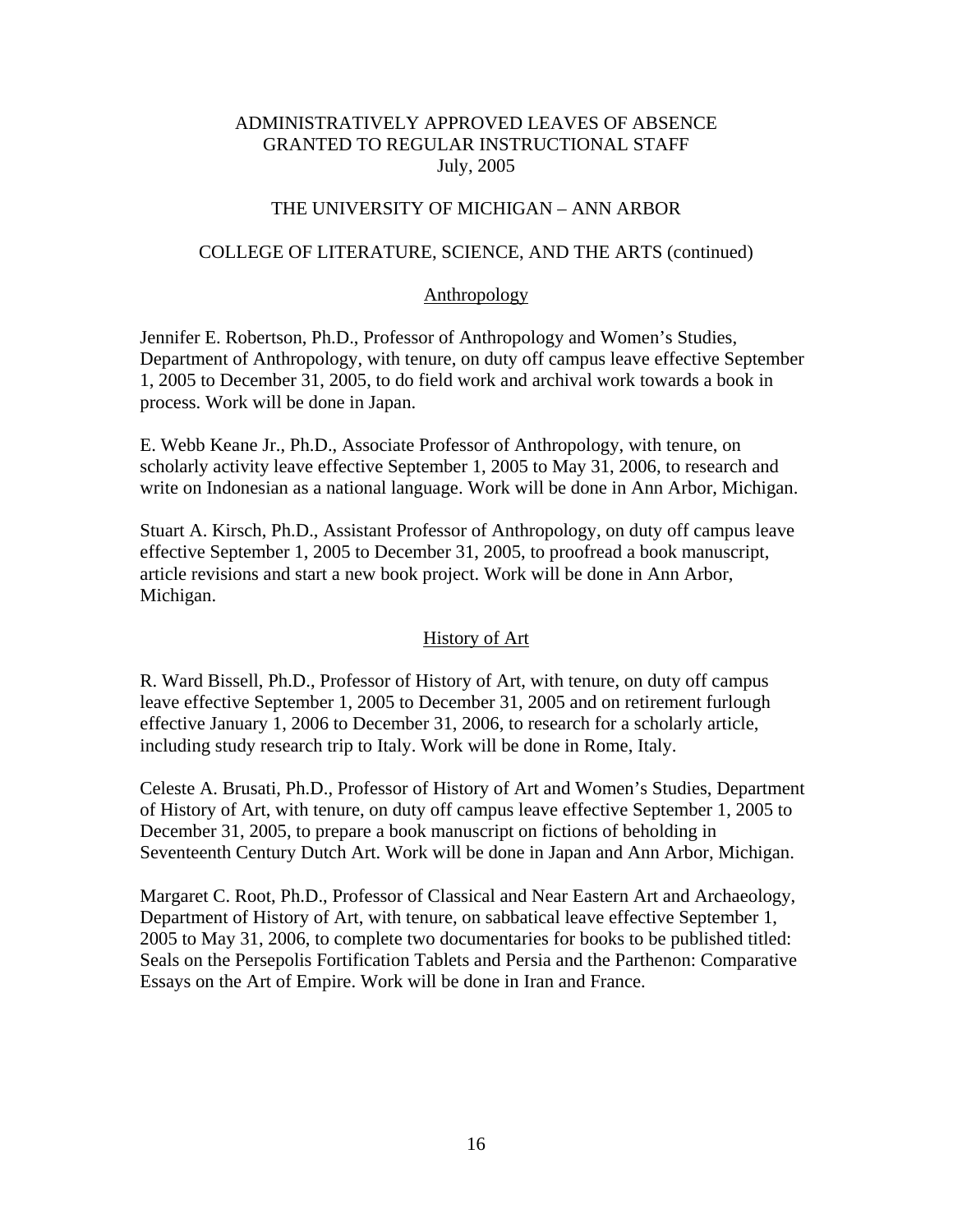## THE UNIVERSITY OF MICHIGAN – ANN ARBOR

#### COLLEGE OF LITERATURE, SCIENCE, AND THE ARTS (continued)

#### Asian Languages and Cultures

Donald S. Lopez Jr., Ph.D., Carl W Belser Collegiate Professor of Buddhist and Tibetan Studies and Professor of Buddhist and Tibetan Studies, Department of Asian Languages and Cultures, with tenure, on duty off campus leave effective September 1, 2005 to May 31, 2006, to translate poetry of the Tibetan writer Dge ' dun chos ' phel. Work will be done in Ann Arbor, Michigan.

E. Ramirez-Christensen, Ph.D., Professor of Japanese Literature, Department of Asian Languages and Cultures, with tenure, on research leave effective September 1, 2005 to May 31, 2006, to teach and perform research at Harvard University as a Visiting Professor of Japanese Studies. Work will be done in Cambridge, Massachusetts.

#### Ecology and Evolutionary Biology

John T. Lehman, Ph.D., Professor of Ecology and Evolutionary Biology, with tenure, on sabbatical leave effective September 1, 2005 to December 31, 2005, to complete metadata description and data archive for Lake Washington data set and data archive for Great Lakes research data colleted from 1985 to 1997, and to conduct analyses and prepare publications at what will be the conclusion of three field seasons studying the middle Huron River of South Eastern Michigan. Work will be done in Ann Arbor, Michigan.

Earl E. Werner, Ph.D., Professor of Ecology and Evolutionary Biology, with tenure, on sabbatical leave effective September 1, 2004 to December 31, 2004, to analyze and write up data on the amphibian communities of the E.S. George Reserve. Work will be done in Ann Arbor, Michigan.

#### Economics

Albert F. Park, Ph.D., Associate Professor of Economics, with tenure, on sabbatical leave effective September 1, 2005 to May 31, 2006, to complete several papers on the labor market development in China in collaboration with the World Bank. Work will be done in Washington, District of Columbia.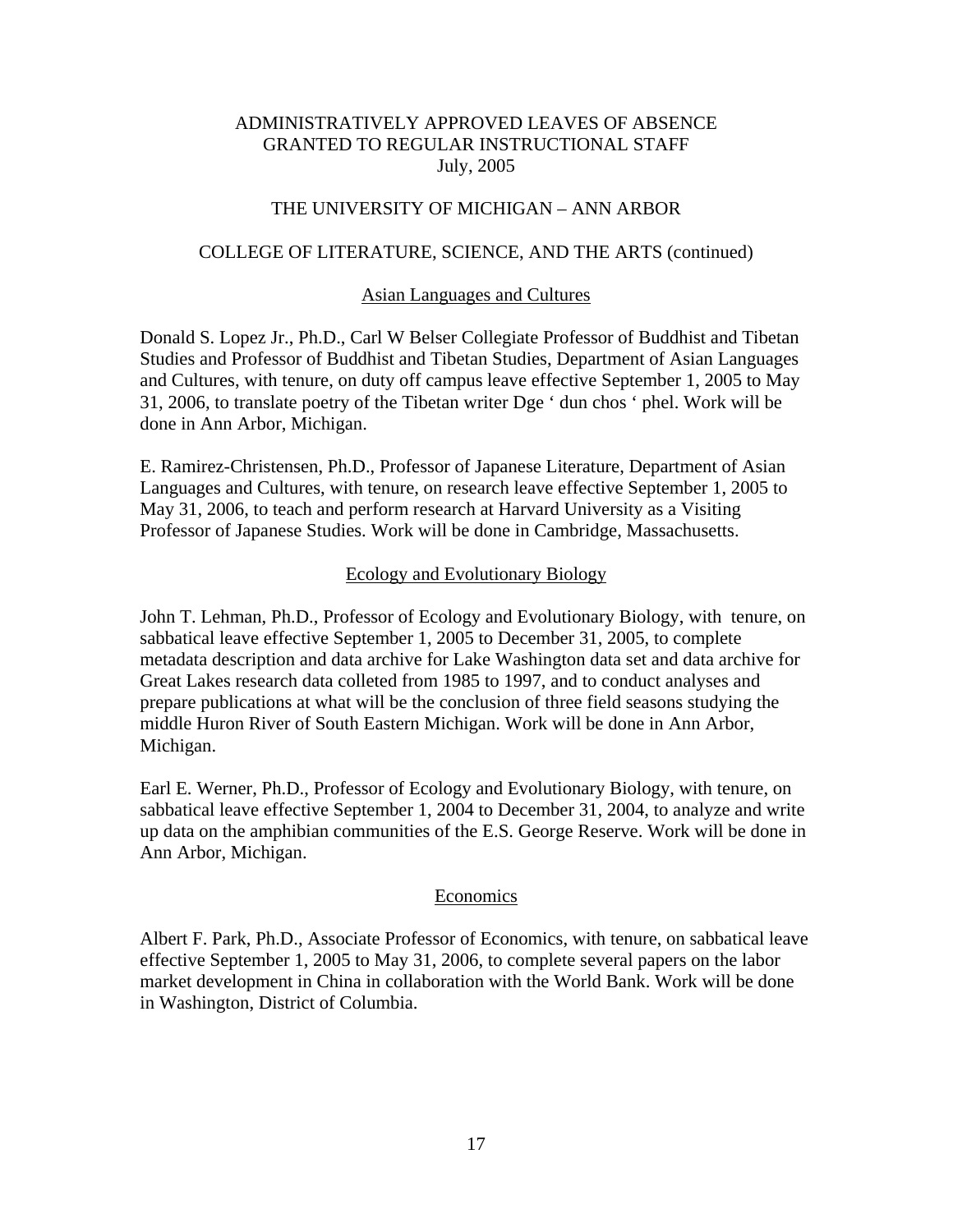## THE UNIVERSITY OF MICHIGAN – ANN ARBOR

#### COLLEGE OF LITERATURE, SCIENCE, AND THE ARTS (continued)

#### English Language and Literature

Laurence A. Goldstein, Ph.D., Professor of English Language and Literature, with tenure, on sabbatical leave effective September 1, 2005 to December 31, 2005, to complete a book length study of the theme of violence in contemporary American poetry. Work will be done in Ann Arbor, Michigan.

Catherine Sanok, Ph.D., Assistant Professor of English Language and Literature and Assistant Professor of Women's Studies, on duty off campus leave effective September 1, 2005 to May 31, 2006, to be a fellow at the Institute for the Humanities at the University of Michigan, to pursue research on a book project. Work will be done in Ann Arbor, Michigan.

#### Geological Sciences

Philip D. Gingerich, Ph.D., Ermine Cowles Case Collegiate Professor of Paleontology, Professor of Geological Sciences, with tenure, Professor of Ecology and Evolutionary Biology, without tenure and Professor of Anthropology, without tenure, on duty off campus leave effective March 13, 2005 to May 1, 2005, to conduct research for National Geographic with graduate student Iyad Zalmount, Egyptian Geological Survey and Mining Authority and the Egyptian Environmental Affairs Agency, to research fossil whales of the western desert. Work will be done in Fayum, Egypt.

#### Germanic Languages and Literatures

Robert L. Kyes, Ph.D., Professor of German, Department of Germanic Languages and Literatures, with tenure, on duty off campus leave effective September 1, 2004 to December 31, 2004, to complete a book on old saxon, write articles on old saxon and language attitudes, finish one book review. Work will be done in Ann Arbor, Michigan.

Frederick R. Amrine, Ph.D., Associate Professor of Germanic Languages and Literatures, with tenure, on sabbatical leave effective September 1, 2005 to May 31, 2006, to complete a book titled: Goethe in the History of Science, and start writing a book on four versions of Faust (Goethe, Marlowe, Mann and Bulgakov). Work will be done in Ann Arbor, Michigan.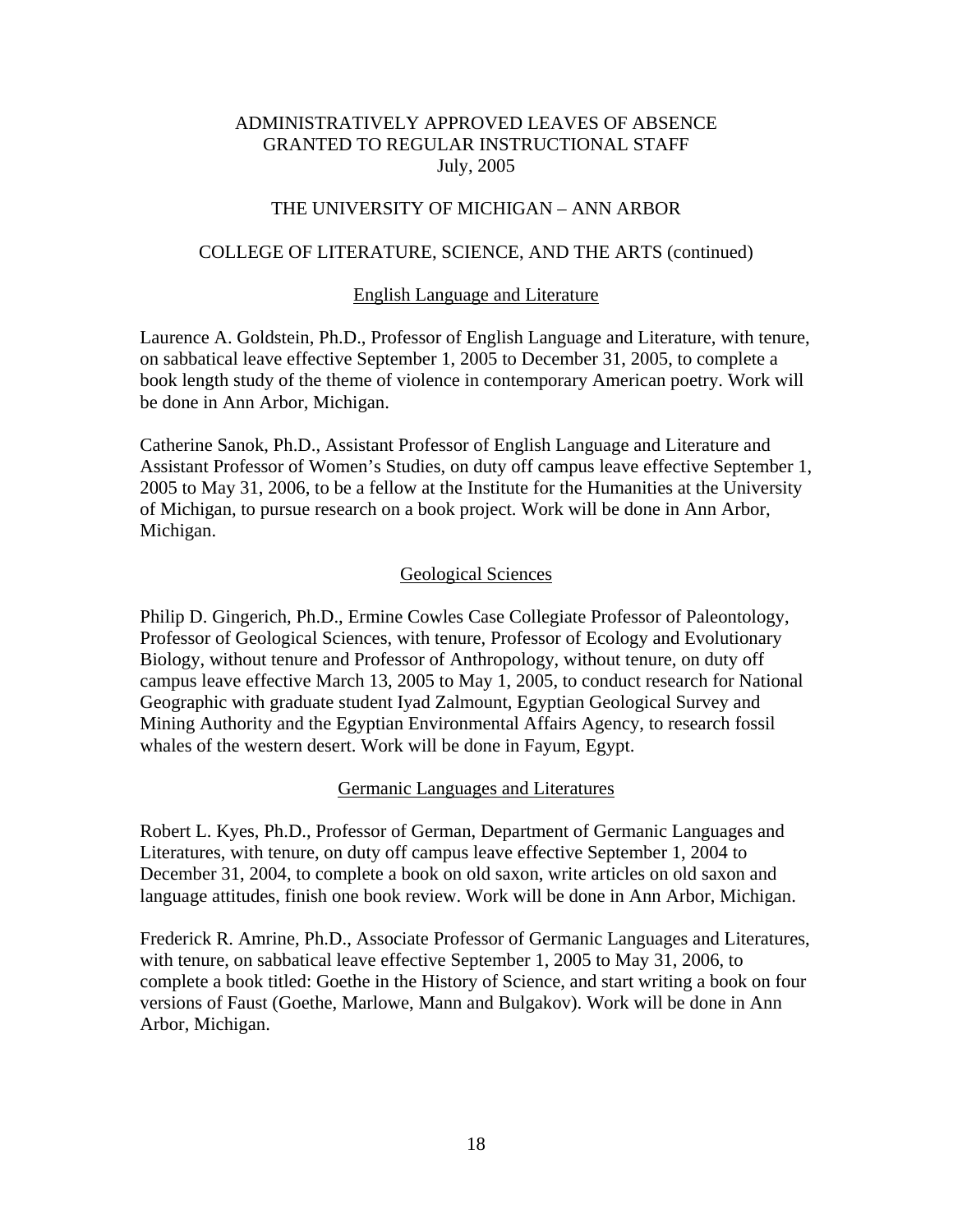# THE UNIVERSITY OF MICHIGAN – ANN ARBOR

## COLLEGE OF LITERATURE, SCIENCE, AND THE ARTS (continued)

#### Germanic Languages and Literatures (continued)

Julia C. Hell, Ph.D., Associate Professor of German, Department of Germanic Languages and Literatures,with tenure, on sabbatical leave effective September 1, 2005 to December 31, 2005, to complete a book manuscript "The Haunted Gaze: German Literature, Art, and Social Theory". Work will be done in Ann Arbor, Michigan.

Helmut Puff, Doctoral, Associate Professor of Germanic Languages and Literatures, with tenure and Associate Professor of History, with tenure, on duty off campus leave effective September 1, 2005 to May 31, 2006, to direct the Freiburg year abroad program in Germany. Work will be done in Freiburg, Germany.

Johannes E. Von Moltke, Ph.D., Associate Professor of Germanic Languages and Literatures, with tenure and Associate Professor of Film and Video Studies, with tenure, on sabbatical leave effective September 1, 2005 to December 31, 2005, to research a new book on melodramatic linagination of postwar Germany. Work will be done in Berlin, Germany.

Kerstin Barndt, Ph.D., Assistant Professor of Germanic Languages and Literatures, on duty off campus leave effective September 1, 2005 to May 31, 2006, to research and write a manuscript on contemporary museum culture in Germany. Work will be done in Berlin, Germany and Ann Arbor, Michigan.

#### **History**

Todd M. Endelman, Ph.D., William Haber Professor of Modern Jewish History and Professor of History, with tenure, on sabbatical leave effective September 1, 2005 to December 31, 2005 and duty off campus leave effective January 1, 2006 to May 31, 2006, to complete writing a book on conversion in modern Jewish history. Work will be done in Ann Arbor, Michigan.

Sonya O. Rose, Ph.D., Natalie Zemon Davis Collegiate Professor of History, Sociology and Women's Studies and Professor of History, with tenure, Professor of Sociology, with tenure and Professor of Women's Studies, without tenure, on duty off campus leave effective September 1, 2005 to May 31, 2006, to research and write about the Institute for Historical Research. Work will be done in London, England.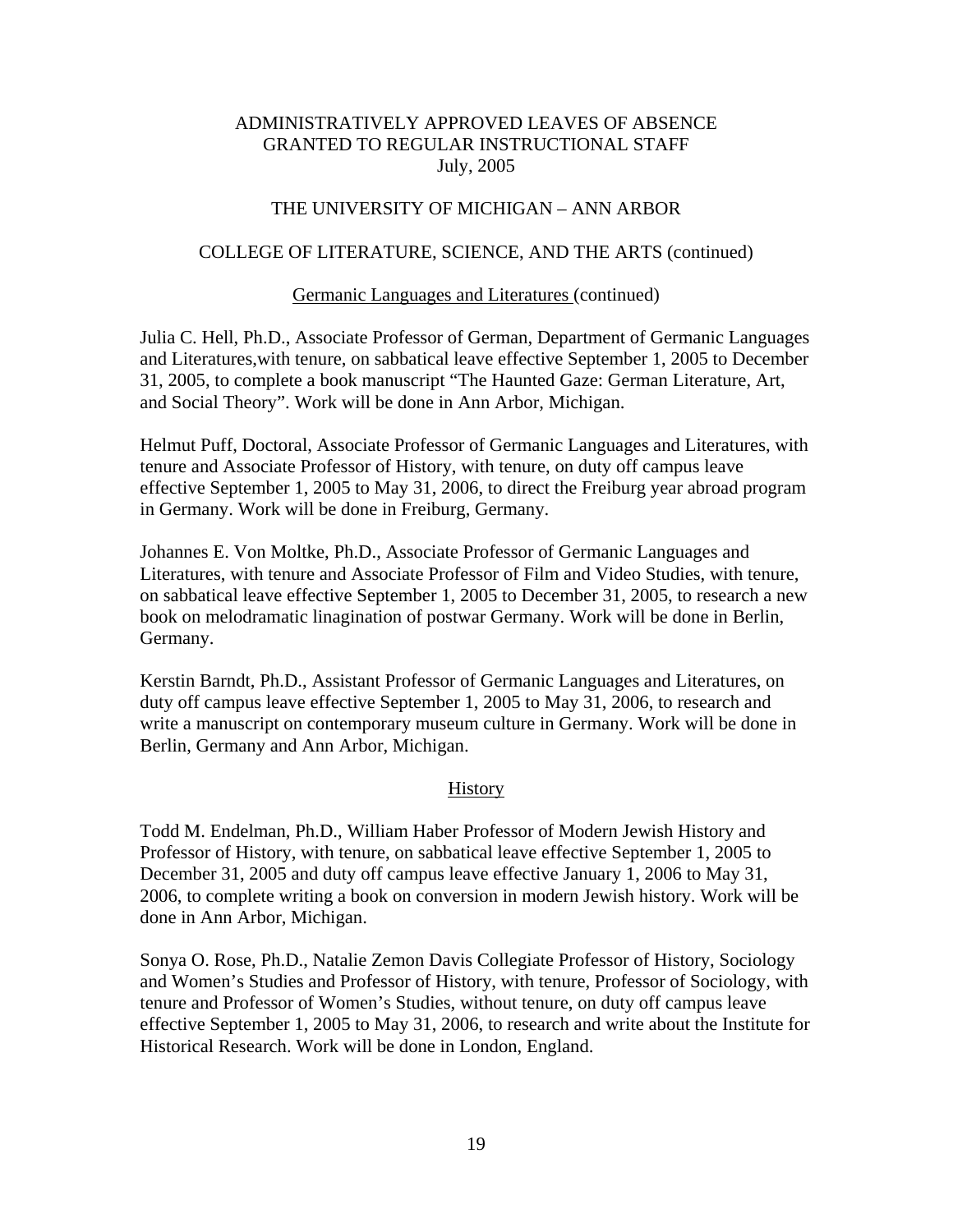# THE UNIVERSITY OF MICHIGAN – ANN ARBOR

## COLLEGE OF LITERATURE, SCIENCE, AND THE ARTS (continued)

## History (continued)

Joshua H. Cole, Ph.D., Associate Professor of History, with tenure, on duty off campus leave effective September 1, 2005 to May 31, 2006, to research a book about violence and decolonization in the French imperial sphere. Work will be done in Aix-eu-Provence, France.

David J. Hancock, Ph.D., Associate Professor of History, with tenure, on sabbatical leave effective September 1, 2005 to May 31, 2006, to complete a book titled: Oceans of Wine, Empires of Leave for publication. Work will be done in Cambridge, Massachusetts.

Leslie B. Pincus, Ph.D., Associate Professor of History, with tenure, on duty off campus leave effective September 1, 2005 to May 31, 2006, to teach to the Kyoto Center for Japanese Studies. Work will be done in Kyoto, Japan.

#### Mathematics

Alexandre I. Barvinok, Ph.D., Professor of Mathematics, with tenure, on research leave effective September 1, 2005 to December 31, 2005, to collaborate and research mathematics with the theory group of Microsoft. Work will be done in Redmond, Washington.

Trevor D. Wooley, Ph.D., Professor of Mathematics, with tenure, on sabbatical leave effective September 1, 2005 to May 31, 2006, to participate in theme semester on analysis in number theory. Work will be done Montreal, Canada, Colorado and Ann Arbor, Michigan.

Sijue Wu, Ph.D., Professor of Mathematics, with tenure, on duty off campus leave effective September 1, 2005 to December 31, 2005, to visit the Mittag-Leffler Institute and the Mathematical Sciences Research Institute. Work will be done in Sweden and Berkeley, California.

Mattias Jonsson, Ph.D., Associate Professor of Mathematics, with tenure, on research leave, effective September 1, 2005 to May 31, 2006, to conduct at the Royal Institute of Technology. Work will be done in Stockholm, Sweden.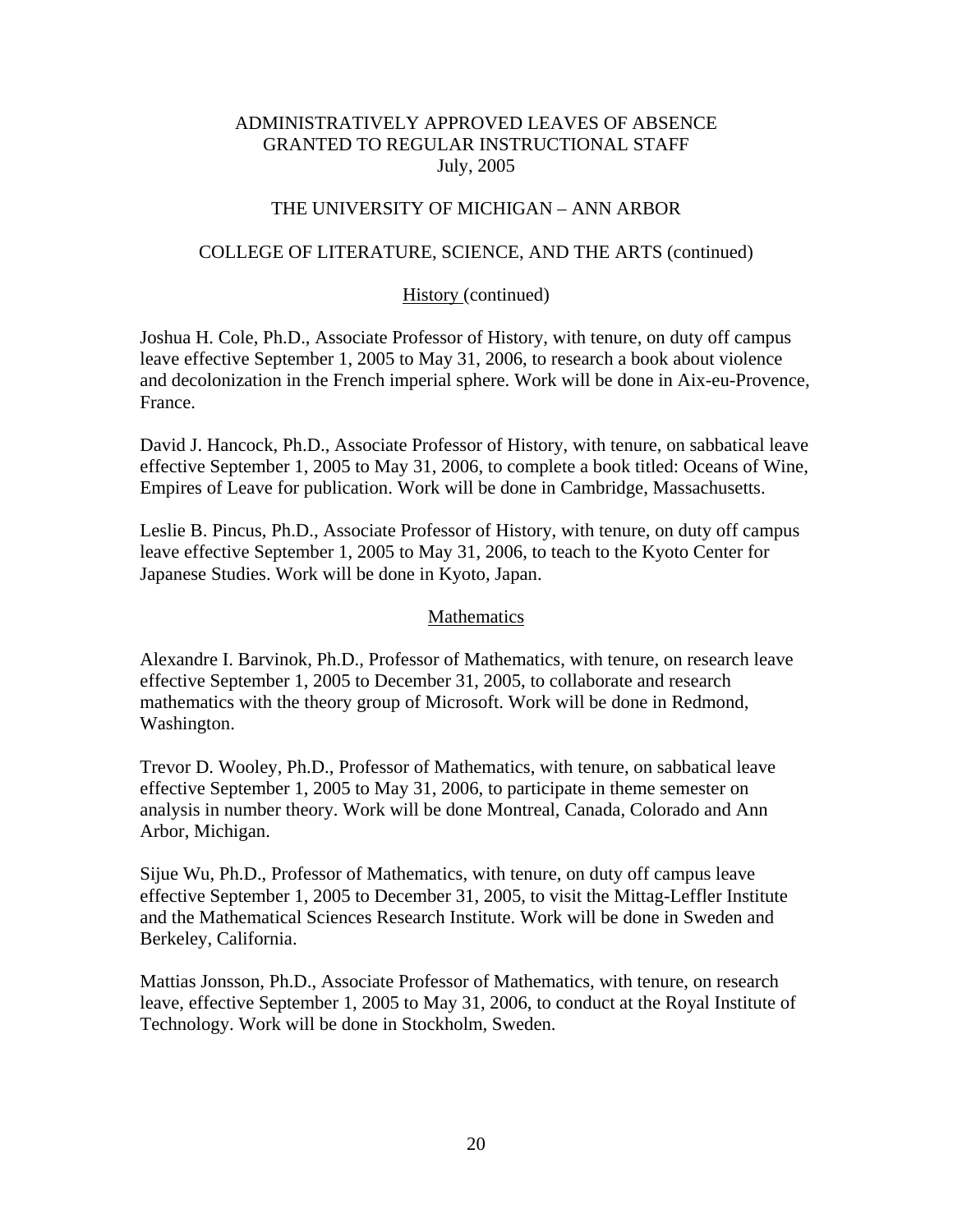### THE UNIVERSITY OF MICHIGAN – ANN ARBOR

#### COLLEGE OF LITERATURE, SCIENCE, AND THE ARTS (continued)

#### Mathematics (continued)

Anne-Katrin Herbig, Ph.D., Assistant Professor of Mathematics, on research leave effective September 1, 2005 to December 31, 2005, to attend a three month workshop at the Erwin Schridinger Institute. Work will be done in Vienna, Austria.

#### Near Eastern Studies

Gabriele Boccaccini, Ph.D., Associate Professor of Early Christianity, Department of Near Eastern Studies, with tenure, on sabbatical leave effective September 1, 2005 to December 31, 2005, to complete a book on Rabbinic Origins: An Intellectual History, from Dawiel to the Hishnam. Work will be done in Ann Arbor, Michigan.

#### Physics

David W. Gidley, Ph.D., Professor of Physics, with tenure, on sabbatical leave effective September 1, 2005 to December 31, 2005, to establish a center for nano-porosity characterization based around an intense position beam at the North Carolina State University nuclear reactor. Work will be done in Raleigh, North Carolina.

Finn Larsen, Ph.D., Assistant Professor of Physics, on duty off campus leave effective September 1, 2005 to December 31, 2005, to conduct research at Stanford University. Work will be done in Stanford, California.

Samuel M. Moukouri, Ph.D., Assistant Professor of Applied Physics, on duty off campus leave effective September 1, 2005 to December 31, 2005, to collaborate with groups from the University of Santa Barbara, and the University of Maryland. Work will be done in Santa Barbara, California, Adelphi, Maryland and Ann Arbor, Michigan.

Leopoldo A. Pando Zayas, Ph.D., Assistant Professor of Physics, on duty off campus leave effective September 1, 2005 to December 31, 2005, to develop research programs, give seminar and Fostering collaborations. Work will be done in Ann Arbor, Michigan.

.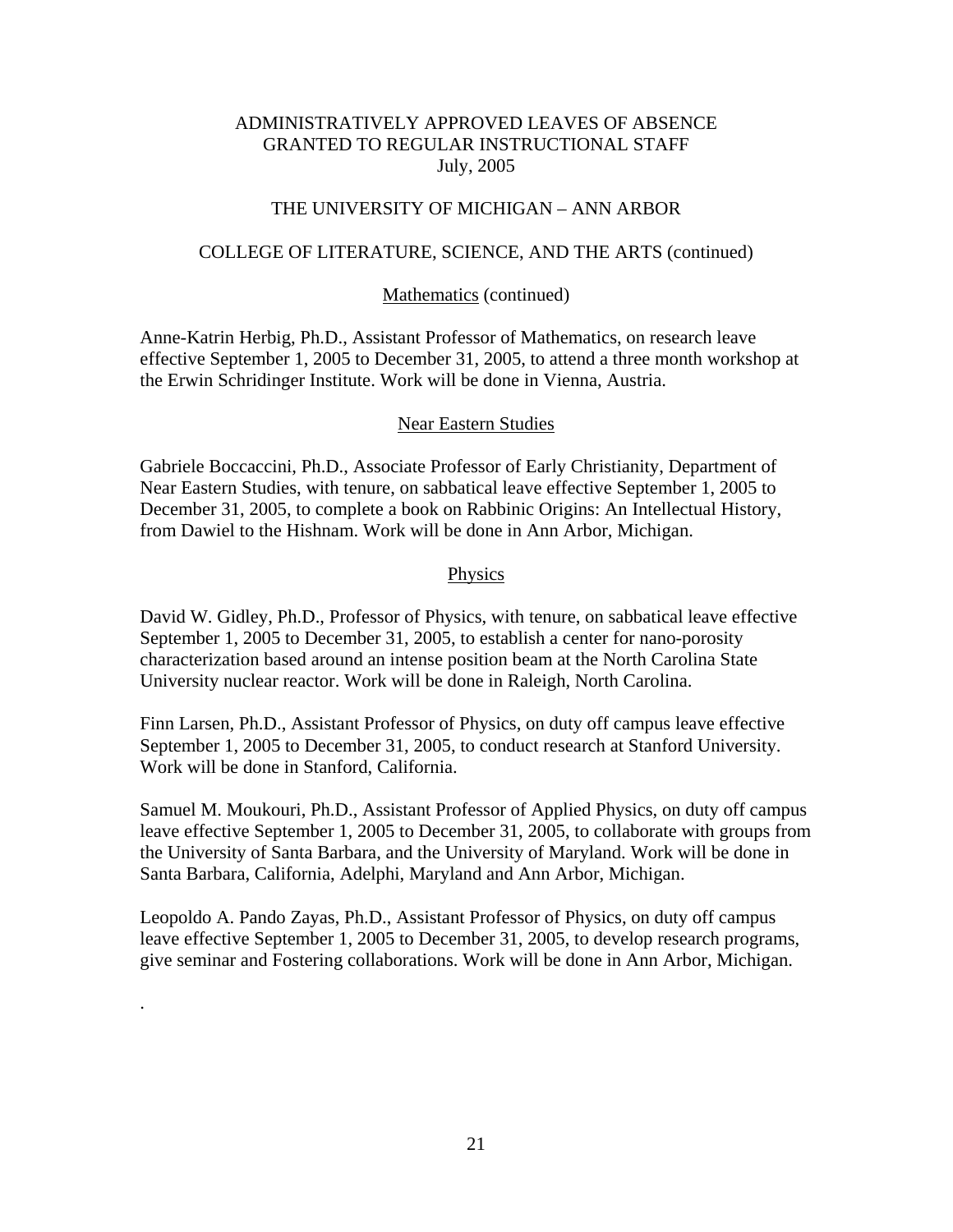## THE UNIVERSITY OF MICHIGAN – ANN ARBOR

#### COLLEGE OF LITERATURE, SCIENCE, AND THE ARTS (continued)

#### Political Science

John C. Campbell, Ph.D., Professor of Political Science, with tenure, on duty off campus leave effective September 1, 2005 to May 31, 2006 and on retirement furlough effective September 1, 2005 to May 31, 2007, in preparation for retirement. Work will be done in Ann Arbor, Michigan.

Vincent L. Hutchings, Ph.D., Associate Professor of Political Science, with tenure, on sabbatical leave effective September 1, 2005 to December 31, 2005, to complete a book Project and write up results from National Science Foundation project. Work will be done in Ann Arbor, Michigan

#### Psychology

Richard E. Nisbett, Ph.D., Theodore M Newcomb Distinguished University Professor of Psychology and Professor of Psychology, with tenure, on duty off campus leave effective September 1, 2005 to December 31, 2005, to work on a book on culture, social class, and cognition. Work will be done in New York, New York.

Scott G. Paris, Ph.D., Professor of Psychology, with tenure, College of Literature, Science, and the Arts and Professor of Education, with tenure, School of Education, on sabbatical leave effective January 1, 2005 to May 31, 2005, to conduct research with the National Institute of Education and the Queensland Technological University. Work will be done in Singapore, Japan and Brisbane, Australia.

Rosario E. Ceballo, Ph.D., Associate Professor of Women's Studies, with tenure and Associate Professor of Psychology, with tenure, on sabbatical leave effective September 1, 2005 to December 31, 2005, to prepare applications to apply for funding from federal and private agencies in order to continue research on poor children and families, and write up the results from a study on African-American women's experiences with infertility. Work will be done in Ann Arbor, Michigan.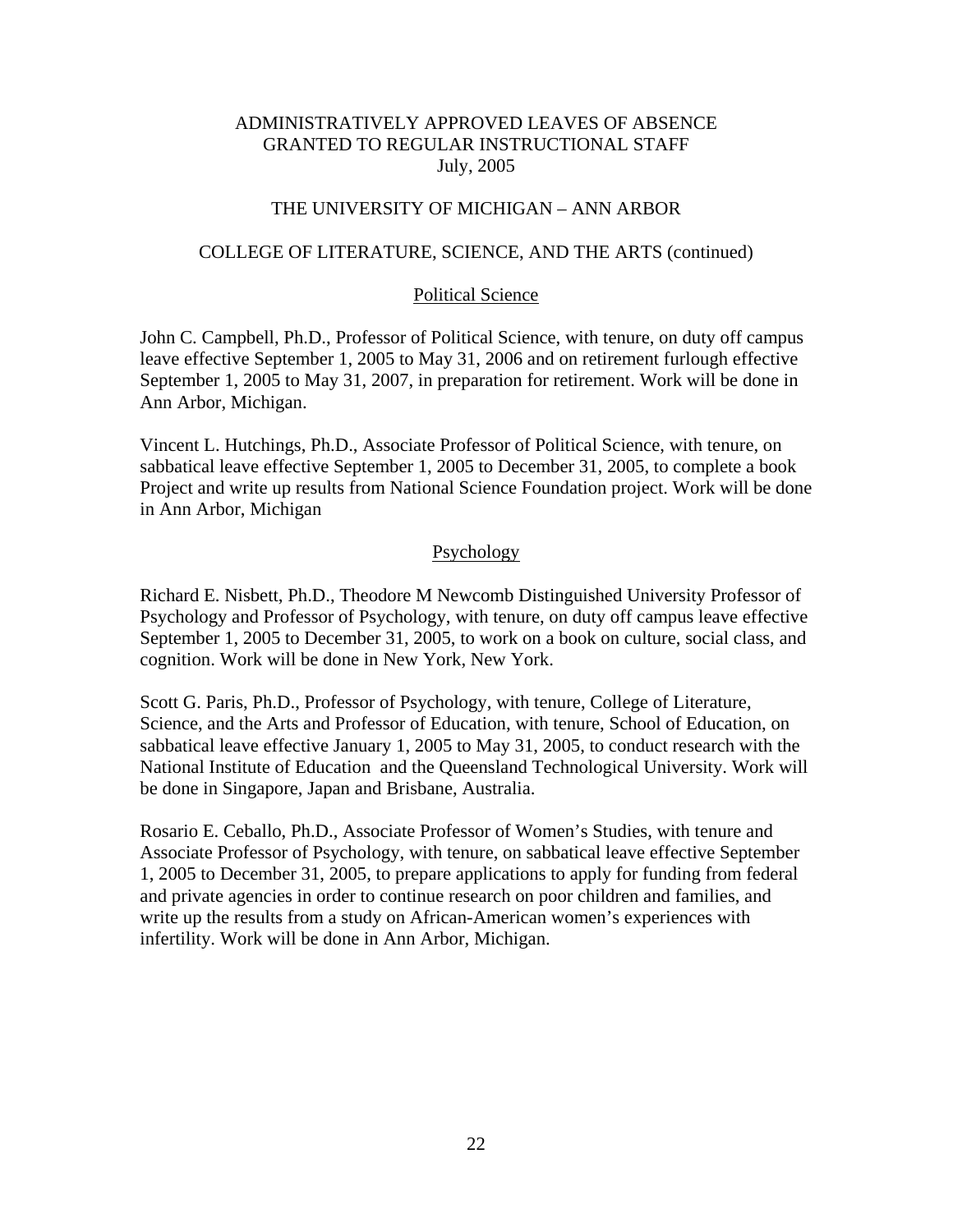## THE UNIVERSITY OF MICHIGAN – ANN ARBOR

#### COLLEGE OF LITERATURE, SCIENCE, AND THE ARTS (continued)

#### Sociology

Barbara A. Anderson, Ph.D., Professor of Sociology, with tenure, on sabbatical leave effective September 1, 2005 to December 31, 2005, to work on infant and child mortality, fertility and standard of living among the non-white population as well as changes over time in returns to schooling by race and gender. Work will be done in Pretoria, South Africia.

James S. House, Ph.D., Professor of Sociology, with tenure, on scholarly activity leave effective September 1, 2005 to May 31, 2006, to write a book based on our twenty year long national survey study of psychosocial determinants, and explore a potential new project on the post, present and future natural development by social sciences. Work will be done in Palo Alto, California.

Karyn R. Lacy, Ph.D., Assistant Professor of Sociology and Assistant Professor of Afro-American and African Studies, on duty off campus leave effective September 1, 2005 to December 31, 2005, to collect and analyze data. Work will be done in Atlanta, Georgia.

#### **Statistics**

George Michailidis, Ph.D., Associate Professor of Statistics, with tenure, on duty off campus leave effective September 1, 2005 to December 31, 2005, to conduct research and visit with colleagues and research collaborators. Work will be done in Ann Arbor, Michigan.

#### MEDICAL SCHOOL

#### Emergency Medicine

Eve D. Losman, M.D., Instructor in Emergency Medicine, on child care leave effective June 17, 2005 to June 30, 2005.

#### Internal Medicine

Alan B. Weder, M.D., Professor of Internal Medicine, with tenure, on sabbatical leave effective January 1, 2006 to June 30, 2006, to expand abilities in the analytic techniques of genetic epidemiology. Work will be done in San Diego, California.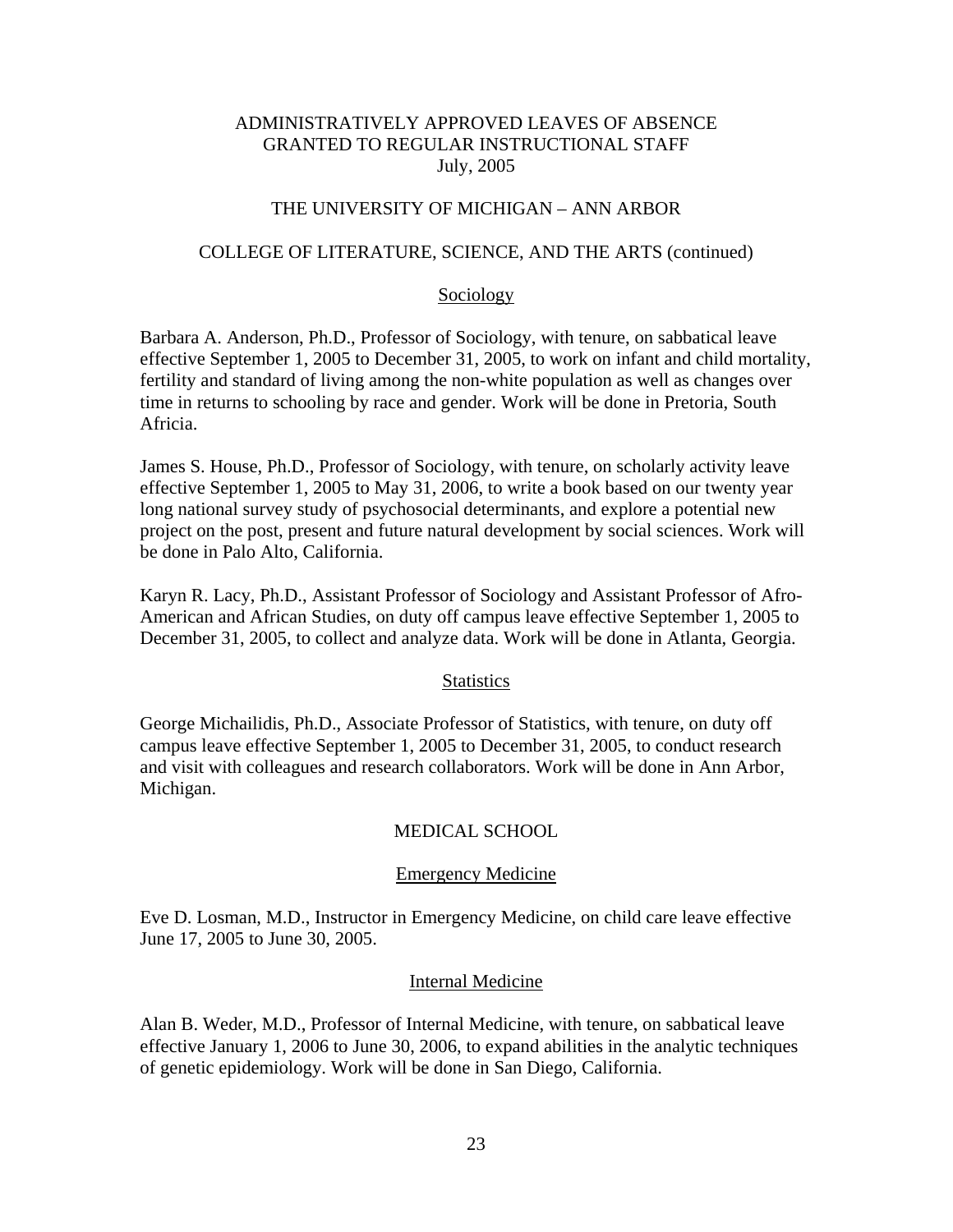## THE UNIVERSITY OF MICHIGAN – ANN ARBOR

### MEDICAL SCHOOL (continued)

#### Internal Medicine (continued)

Susan D. Goold, M.D., Associate Professor of Internal Medicine, with tenure, on sabbatical leave effective February 1, 2006 to July 31, 2006, to critically evaluate CHAT: Choosing Healthplans All Together as a deliberative democratic process applied to health care allocation decisions. Work will be done in New Zealand.

Susan Urba, M.D., Associate Professor of Internal Medicine, with tenure and Associate Professor of Otorhinolaryngology, without tenure, on sabbatical leave effective November 1, 2005 to April 30, 2006, to design and implement a Palliative Care educational curriculum for students, residents, and fellows at the University of Michigan. Work will be done in Ann Arbor, Michigan.

#### Obstetrics and Gynecology

Julie S. Perry, M.D., Instructor in Obstetrics and Gynecology, on child care leave effective May 19, 2005 to June 13, 2005.

#### Radiation Oncology

Benedick A. Fraass, Ph.D., Professor of Radiation Physics, Department of Radiation Oncology, with tenure, on sabbatical leave effective January 1, 2005 to July 15, 2005, to study different techniques for treatment plan optimization and evaluation and perform plan comparison studies, and investigate the potential benefits and cost s of various optimization strategies. Work will be done in Amsterdam.

#### Radiology

Gaurang V. Shah, M.D., Clinical Assistant Professor of Radiology, on personal leave effective April 1, 2005 to March 31, 2006.

Asra S. Khan, M.D., Clinical Lecturer in Radiology, on personal leave effective July 1, 2005 to July 31, 2005.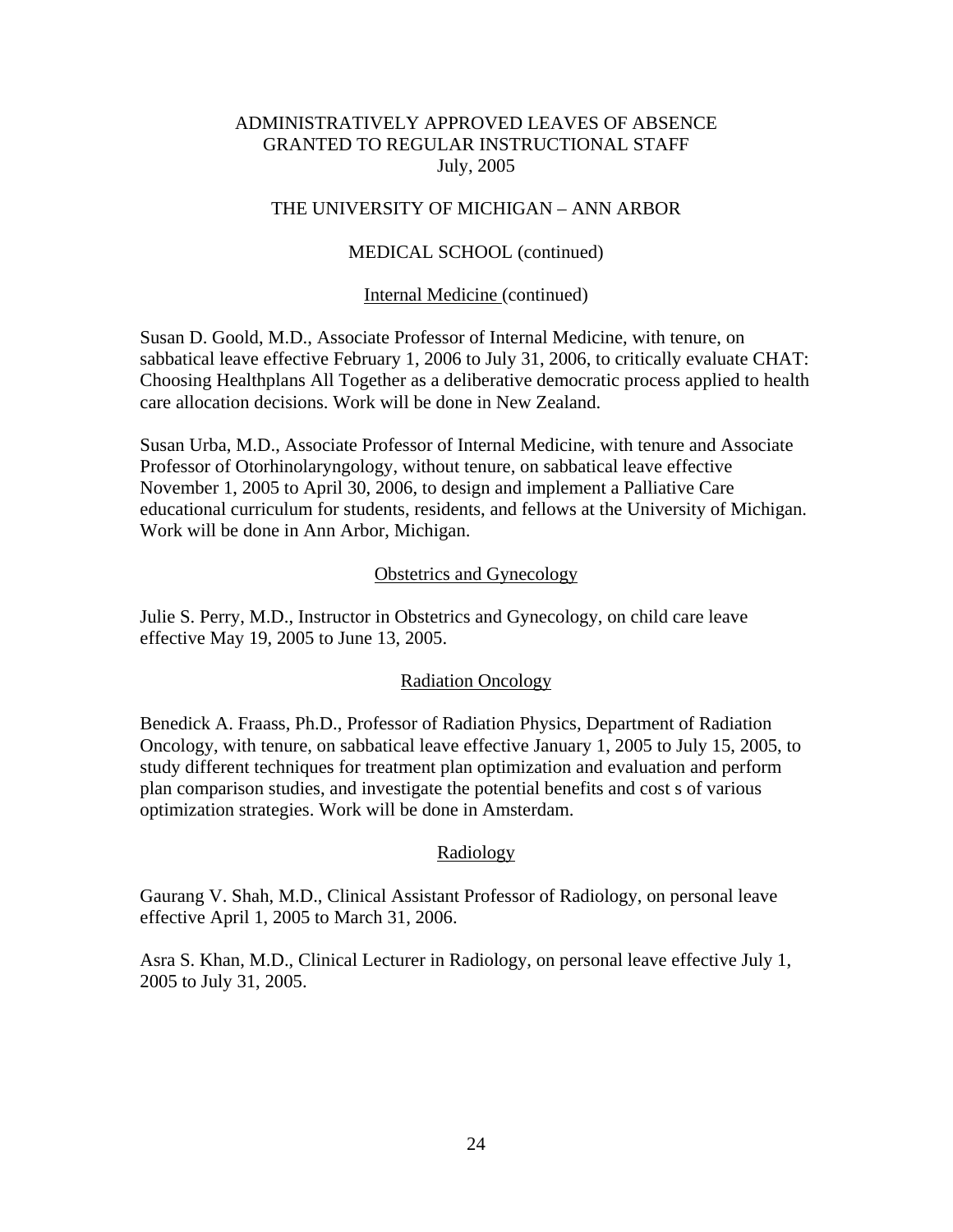# THE UNIVERSITY OF MICHIGAN – ANN ARBOR

### SCHOOL OF MUSIC

Louise K. Stein, Ph.D., Professor of Music (Musicology), with tenure, on scholarly activity leave effective September 1, 2005 to May 31, 2006, to work on a book titled: Spaniards at the Opera. Work will be done in Ann Arbor, Michigan.

Susan Botti, M.M., Assistant Professor of Music (Composition), on scholarly activity leave effective September 1, 2005 to March 31, 2006, to be a Rome prize music composition fellow at the American Academy. Work will be done in Rome, Italy.

Roland Vazquez, M.M., Lecturer in Music (Jazz and Improvision), School of Music and Lecturer I in American Culture, College of Literature, Science, and the Arts, on scholarly activity leave effective September 1, 2005 to May 31, 2006, to conduct research and creative work. Work will be done in Rome, Italy.

## SCHOOL OF NATURAL RESOURCES AND ENVIRONMENT

Donna L. Erickson, B.S., Associate Professor of Natural Resources, with tenure, School of Natural Resources and Environment and Associate Professor or Urban Planning, without tenure, A Alfred Taubman College of Architecture and Urban Planning, on personal leave effective September 1, 2005 to May 31, 2006.

Dorceta E. Taylor, Ph.D., Associate Professor of Environmental Sociology, with tenure, School of Natural Resources and Environment and Associate Professor of Afro-American and African Studies, with tenure, College of Literature, Science, and the Arts, on scholarly activity leave effective September 1, 2005 to December 31, 2005, to complete a book titled: People of Color and the Environment. Work will be done in New Haven Connecticut.

#### COLLEGE OF PHARMACY

Duane M. Kirking, Ph.D., Professor of Social and Administrative Sciences, with tenure, on retirement furlough effective June 1, 2005 to May 31, 2007. Phased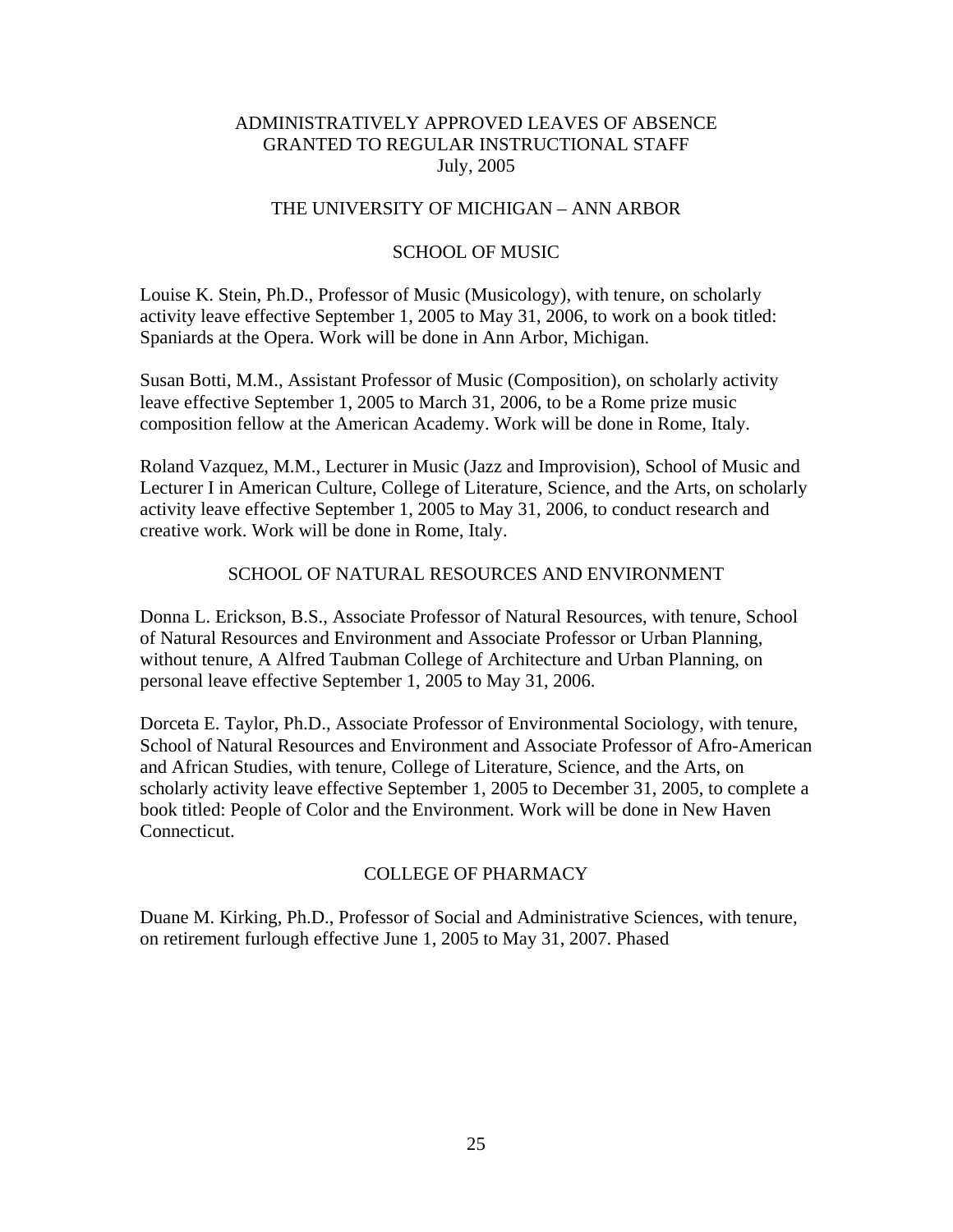# THE UNIVERSITY OF MICHIGAN – DEARBORN

# COLLEGE OF ARTS, SCIENCES AND LETTERS

# Social Sciences

Donald F. Anderson, Ph.D., Professor of Political Science, Department of Social Sciences, with tenure, on sabbatical leave effective September 1, 2005 to April 30, 2006, to study the appointment of Horace Lurton to the Supreme Court by President William Howard Raft. Work will be done in Ann Arbor, Michigan.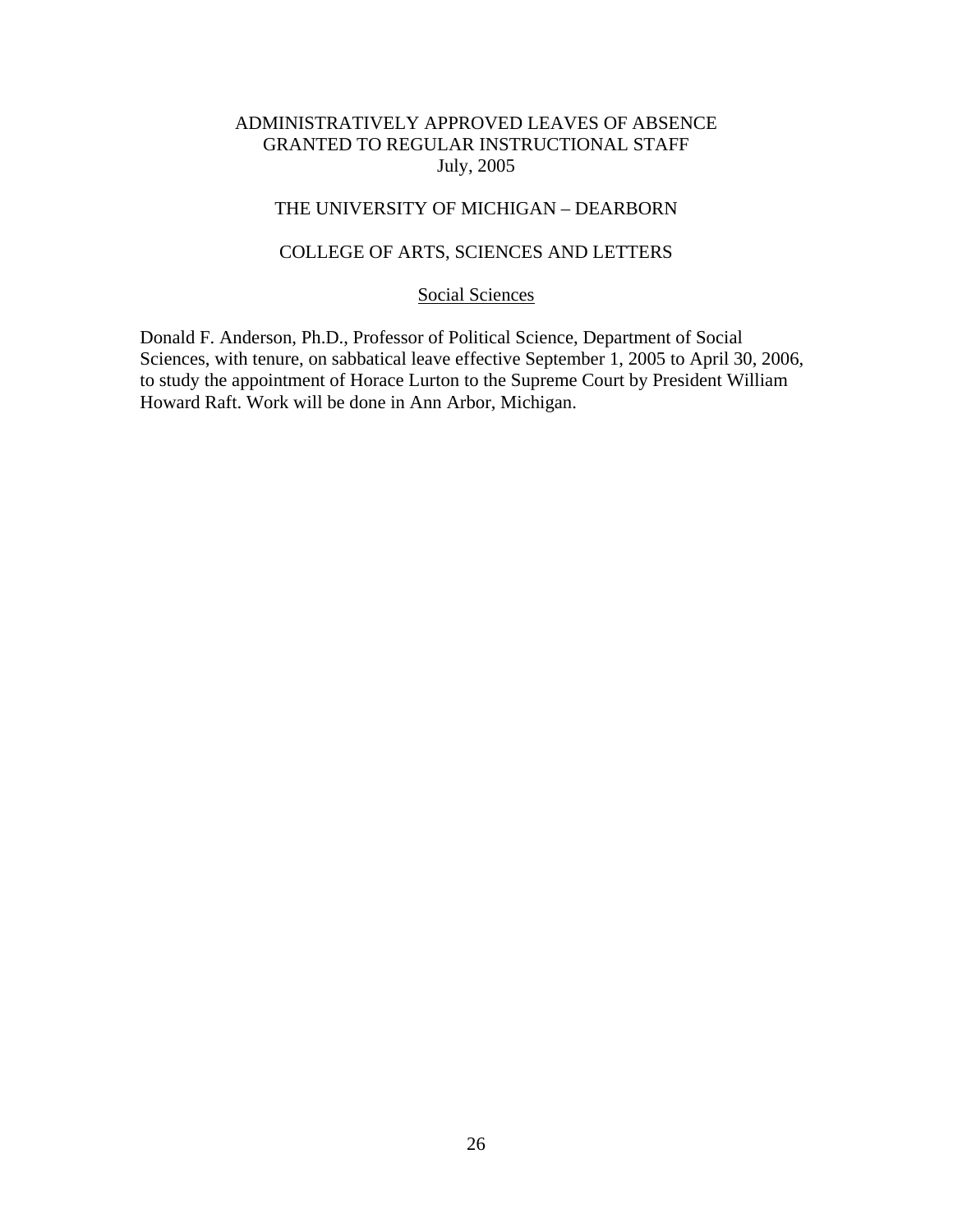## THE UNIVERSITY OF MICHIGAN – FLINT

## COLLEGE OF ARTS AND SCIENCES

#### Art

Darryl G. Baird, M.F.A., Associate Professor of Art, with tenure, on sabbatical leave effective September 1, 2005 to December 31, 2005, to research a project investigating the origins of the term or notion of Picturesque. Work will be done in the United Kingdom.

#### Biology

Steven F. Myers, Ph.D., Professor of Biology, with tenure, on sabbatical leave effective September 1, 2005 to December 31, 2005, to continue research on neurotransmitter receptor of the inner ear. Work will be done in Flint, Michigan.

#### Chemistry

Virgil W. Cope, Ph.D., Professor of Chemistry, with tenure, on retirement furlough effective September 1, 2005 to May 31, 2006.

#### Mathematics

Robert A. Bix, Ph.D., Professor of Mathematics, with tenure, on sabbatical leave effective September 1, 2005 to December 31, 2005, to complete a second edition of a textbook titled: Conics and Cubics. Work will be done in Flint, Michigan.

Larry King, Ph.D., Associate Professor of Mathematics, with tenure, on retirement furlough effective September 1, 2005 to May 31, 2006.

#### Music

Kirk C. Aamot, Ph.D., Associate Professor of Music, with tenure, on sabbatical leave effective January 1, 2006 to May 31, 2006, to complete two articles in the area of Norwegian choral music and performance, and preparations for a cultural exchange experience for members of the University of Michigan – Flint Chamber Singers and University of Oslo. Work will be done in Oslo, Norway and Flint, Michigan.

Lois L. Alexander, Ph.D., Associate Professor of Music, with tenure, on sabbatical leave effective September 1, 2005 to December 31, 2005, to finish translating excerpts of the Culture of Classicism in Chamber music by Valery Berezin. Work will be done in Uralsk, Kazakstam, Moscow, Russia and Flint, Michigan.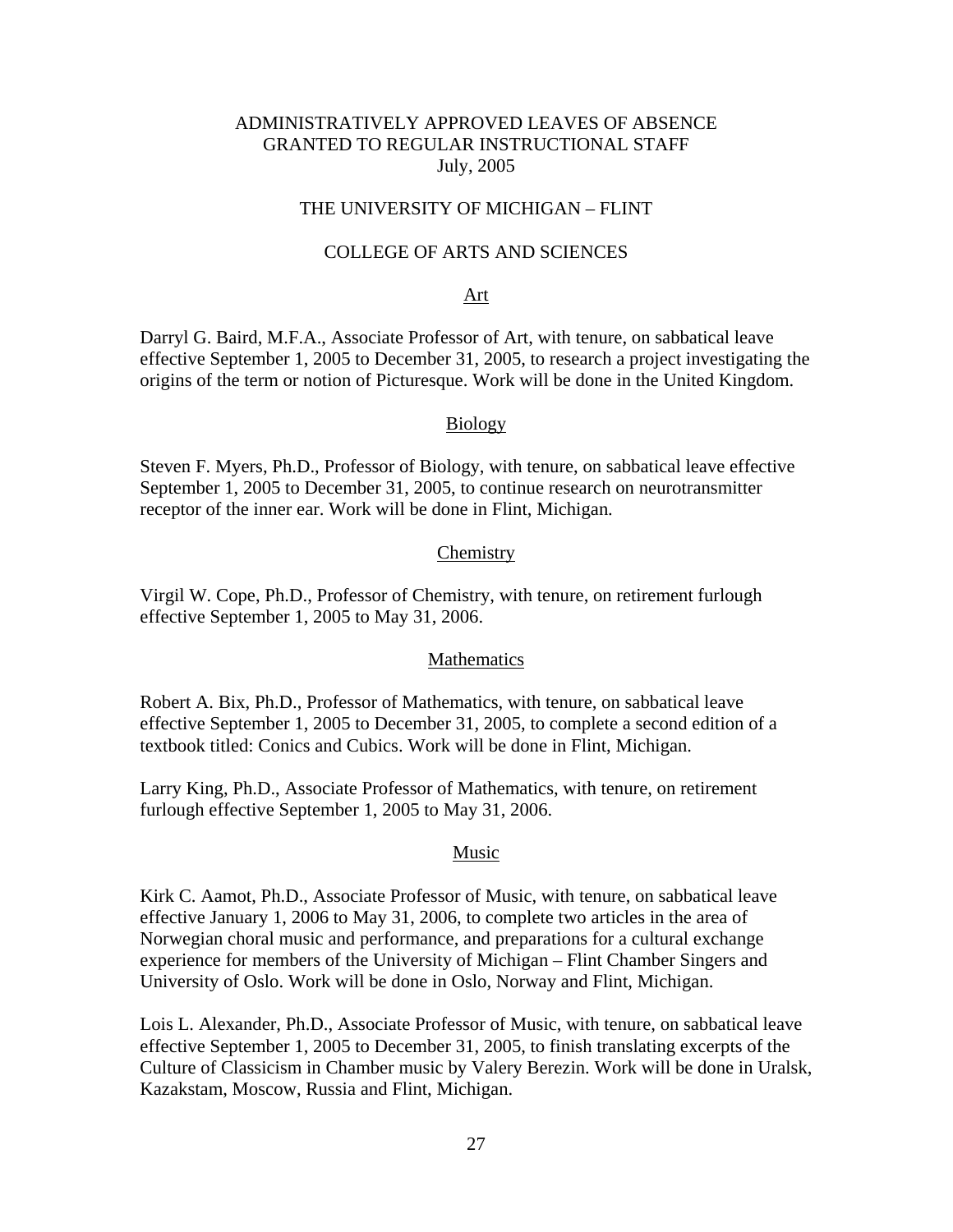# THE UNIVERSITY OF MICHIGAN – ANN ARBOR

# COLLEGE OF LITERATURE, SCIENCE, AND THE ARTS

#### Anthropology

Fernando Coronil, Ph.D., Associate Professor of Anthropology, with tenure, and Associate Professor of History, with tenure, on research leave effective January 1, 2005 to May 31, 2005, to write, research and teach at Harvard University. Work will be done in Cambridge, Massachusetts. Previously reported as sabbatical leave.

# SCHOOL OF NURSING

Patricia A. Rutowski, M.S.N., Lecturer in Nursing, School of Nursing and Lecturer I in First Year Seminars, College of Literature, Science, and the Arts, on retirement furlough effective September 1, 2004 to May 31, 2006. Phased Previously reported as retirement furlough effective September 1, 2004 to May 31, 2005.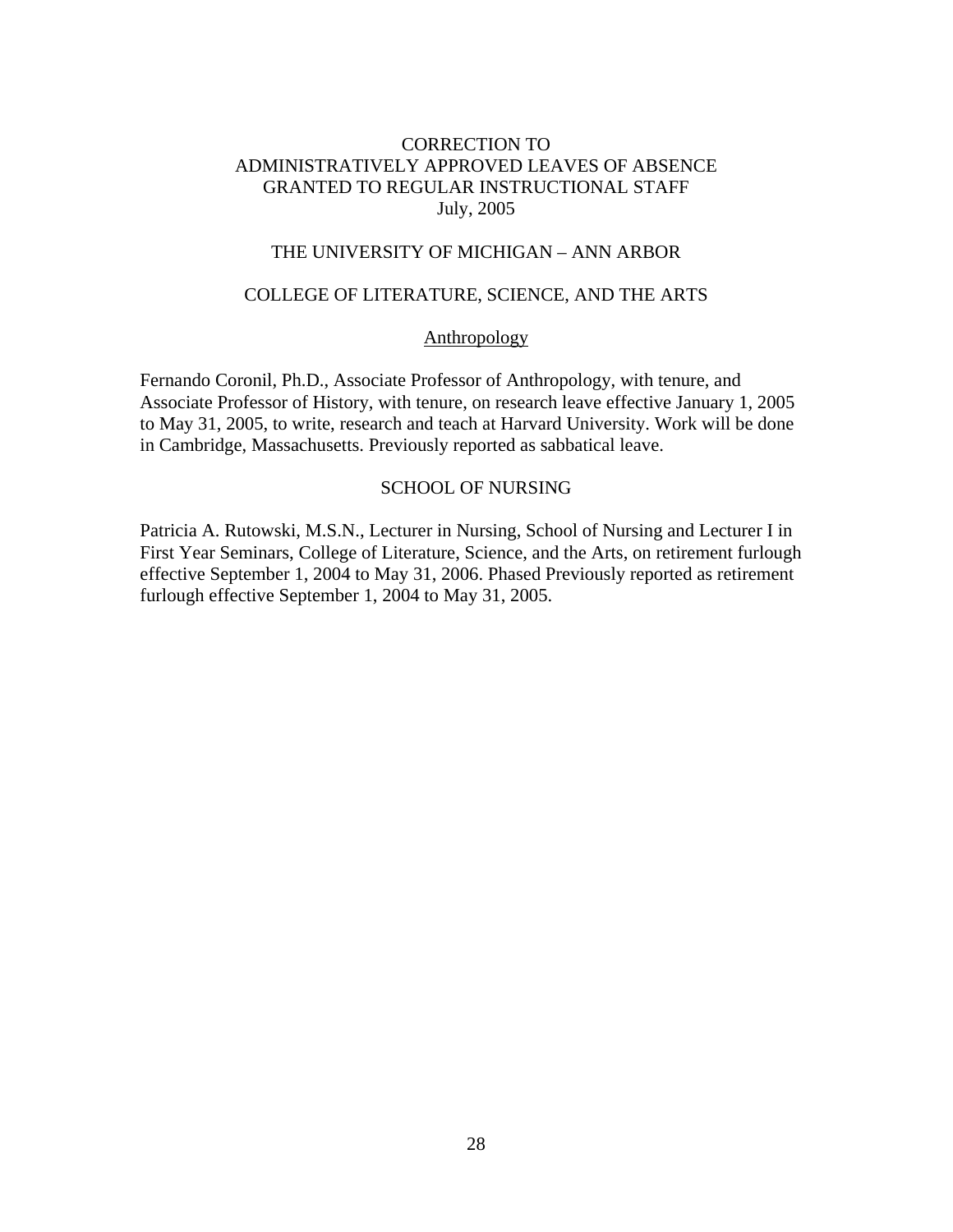## THE UNIVERSITY OF MICHIGAN – ANN ARBOR

## STEPHEN M ROSS SCHOOL OF BUSINESS

Timothy L. Fort, J.D., Associate Professor of Business Law, with tenure, resigned after 11 years of service to accept a position with the George Washington University, Washington, District of Columbia, effective June 30, 2005

Ihsan S. Dinc, Ph.D., Assistant Professor of Finance, resigned after 6 years of service for personal reasons, effective May 31, 2005

Sudheer Gupta, Ph.D., Assistant Professor of Operations Management, resigned after 7 years of service for personal reasons, effective May 31, 2005

## SCHOOL OF DENTISTRY

Lysle E. Johnston, Jr., D.D.S., Professor of Dentistry, Department of Orthodontics, with tenure, retired after 14 years of service, effective May 31, 2005

Richard A. Johnson, D.D.S., Clinical Professor of Dentistry, Department of Orthodontics, retired after 22 years of service, effective May 31, 2005

Dennis F. Turner, D.D.S., Clinical Professor of Dentistry, Department of Cariology, Restorative Sciences and Endodontics, retired after 23 years of service, effective June 30, 2005

Marcio A. DaFonseca, D.D.S., Clinical Associate Professor of Dentistry, Department of Orthodontics and Pediatric Dentistry, resigned after 8 years of service to accept a position with Ohio State University, Columbus, Ohio, effective July 8, 2005

## SCHOOL OF EDUCATION

Martin L. Maehr, Ph.D., Professor of Education, with tenure, School of Education and Professor of Psychology, without tenure, College of Literature, Science, and the Arts, retired after 17 years of service, effective July 31, 2005

Jana Nidiffer, Ed.D., Assistant Professor of Education, resigned after 6 years of service to accepted another position at the University of Michigan, Ann Arbor, Michigan, effective May 31, 2005

Stella L. Raudenbush, ED.M., Instructor in Education, deceased after 7 years of service, effective May 21, 2005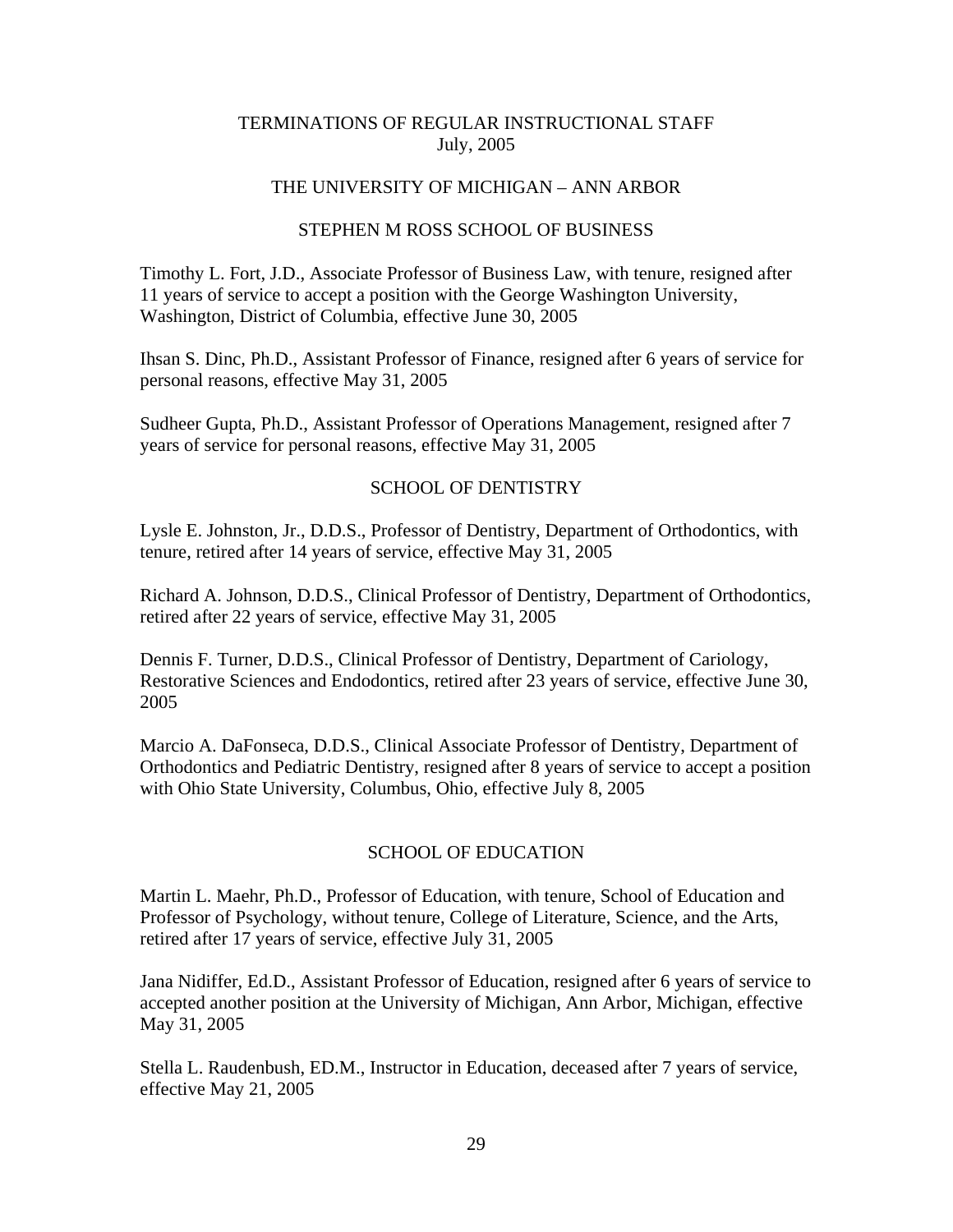# THE UNIVERSITY OF MICHIGAN – ANN ARBOR

# COLLEGE OF ENGINEERING

## Electrical Engineering and Computer Science

Stephen W. Director, Ph.D., Professor of Electrical Engineering and Computer Science, with tenure, resigned after 9 years of service to accept a position with the Drexel University, Philadelphia, Pennsylvania, effective June 30, 2005

Ranjit Gharpurey, Ph.D., Assistant Professor of Electrical Engineering and Computer Science, resigned after 2 years of service to accept a position with the University of Texas, Austin, Texas, effective August 31, 2005

## LAW SCHOOL

Rochelle E. Lento, J.D., Clinical Professor of Law, resigned after 15 years of service for personal reasons, effective May 31, 2005

Diane E. Eisenberg, J.D., Clinical Assistant Professor of Law, appointment completed after 3 years of service, effective May 31, 2005

Thomas G. Rozinski, J.D., Clinical Assistant Professor of Law, appointment completed after 2 years of service, effective June 30, 2005

# COLLEGE OF LITERATURE, SCIENCE, AND THE ARTS

## Anthropology

Lawrence A. Hirschfeld, Ph.D., Professor of Anthropology, with tenure and Professor of Psychology, with tenure, retired after 16 years of service, effective July 31, 2005

Katherine M. Verdery, Ph.D., Eric R Wolf Professor of Anthropology and Professor of Anthropology, with tenure, resigned after 8 years of service for personal reasons, effective May 31, 2005

Rachel Caspari, Ph.D., Lecturer III in Anthropology, appointment completed after 10 years of service to accept another position at the University of Michigan, Ann Arbor, Michigan, effective May 31, 2005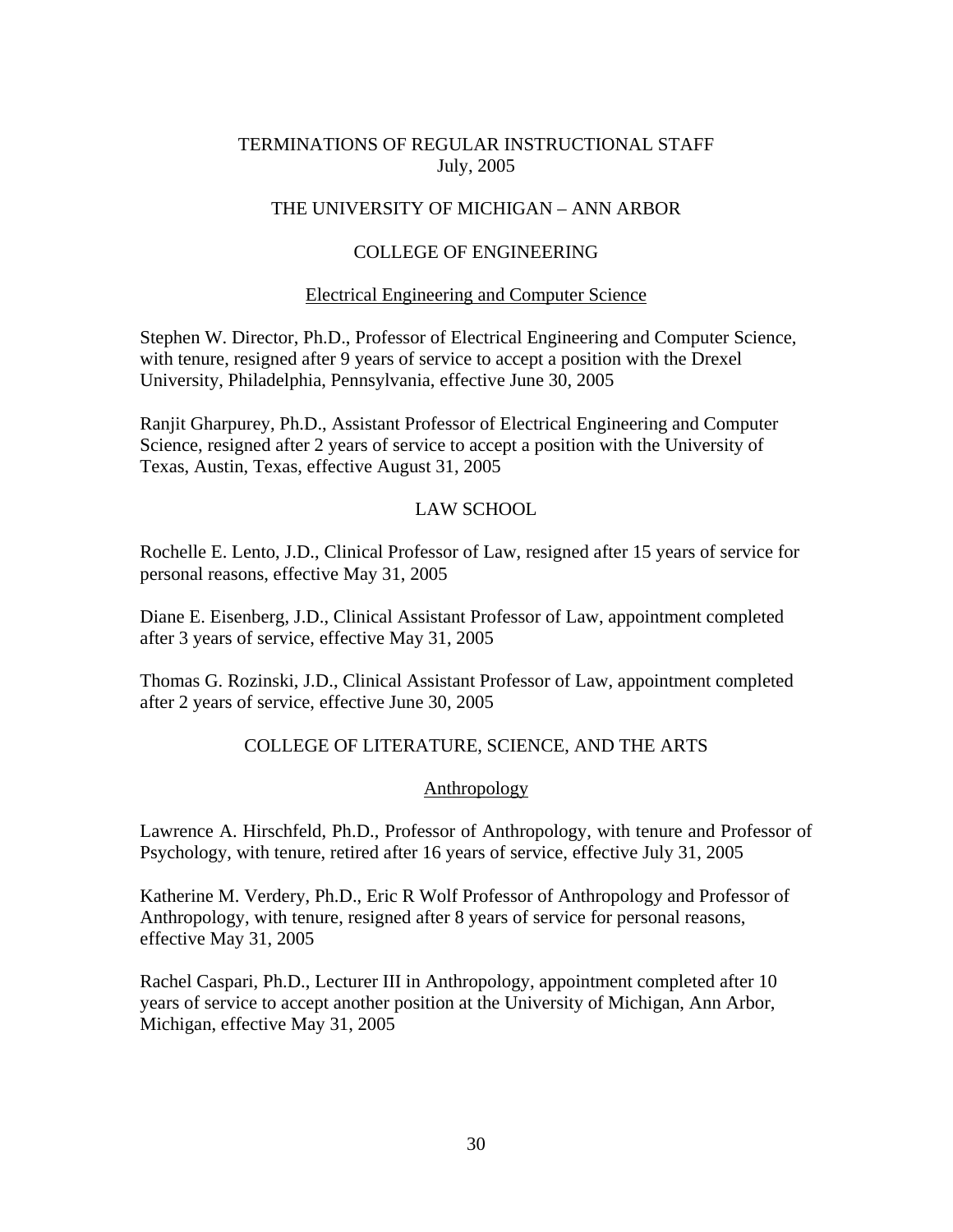# THE UNIVERSITY OF MICHIGAN – ANN ARBOR

## COLLEGE OF LITERATURE, SCIENCE, AND THE ARTS (continued)

## Classical Studies

Gerhard F. Nuffer, Ph.D., Lecturer I in Classical Studies and Lecturer I in Philosophy, resigned after 2 years of service to accept a position with the University of Wisconsin, Madison, Wisconsin, effective April 30, 2005

# **Economics**

Susanto Basu, Ph.D., Professor of Economics, with tenure, resigned after 13 years of service to accept a position at Harvard University, Cambridge, Massachusetts, effective May 31, 2005

Andrew M. Coleman, Ph.D., Assistant Professor of Economics, resigned after 5 years of service for personal reasons, effective December 31, 2005

## Geological Sciences

Henry N. Pollack, Ph.D., Professor of Geological Sciences, with tenure, retired after 44 years, effective May 31, 2005

## Mathematics

Elmas Irmak, Ph.D., Assistant Professor of Mathematics, appointment completed after 3 years of service, effective August 31, 2005

# Philosophy

J. David Velleman, Ph.D., G E M Anscombe Collegiate Professor of Philosophy, James B and Grace J Nelson Professor of Philosophy and Professor of Philosophy, with tenure, resigned after 23 years of service to accept a position at the New York University, New York, New York, effective May 31, 2005

Jessica M. Wilson, Ph.D., William Wilhartz Assistant Professor of Philosophy and Assistant Professor of Philosophy, resigned after 4 years of service for personal reasons, effective May 31, 2005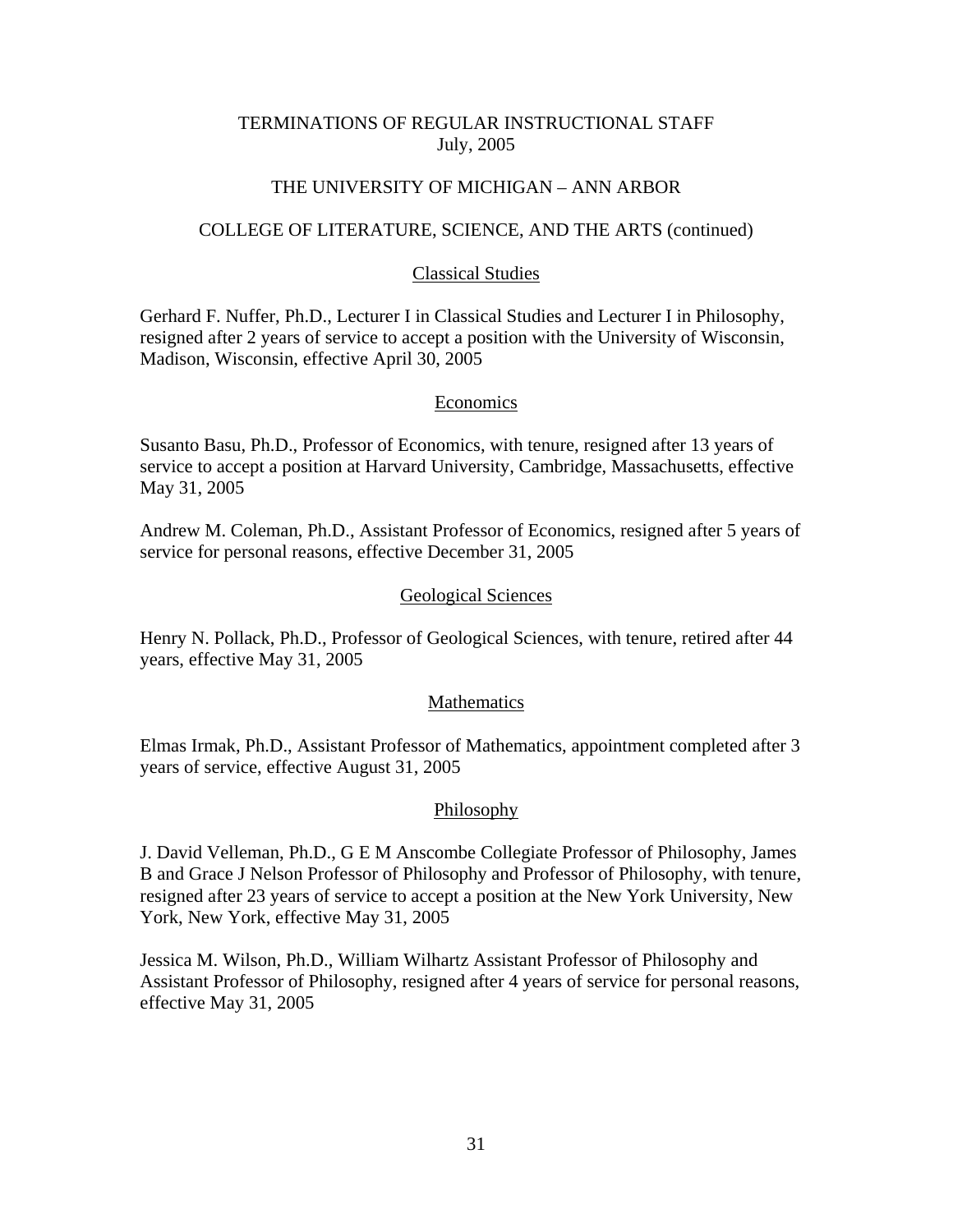### THE UNIVERSITY OF MICHIGAN – ANN ARBOR

### COLLEGE OF LITERATURE, SCIENCE, AND THE ARTS (continued)

### Political Science

Jude C. Hays, Ph.D., Assistant Professor of Political Science, College of Literature, Science, and the Arts and Assistant Professor of Public Policy, Gerald R Ford School of Public Policy, resigned after 5 years of service to accept a position with the University of Illinois, Urbana, Illinois, effective August 31, 2005

## Psychology

Seema Bhatnagar, Ph.D., Assistant Professor of Psychology, resigned after 6 years of service to accept a position with the Children's Hospital of Philadelphia, Philadelphia, Pennsylvania, effective August 31, 2005

#### Romance Languages and Literatures

Julianne M. Walters, B.A., Lecturer II in Spanish, Department of Romance Languages and Literatures, resigned after 6 years of service for personal reasons, effective June 30, 2005

#### Slavic Languages and Literatures

Andreas X. Schonle, Ph.D., Associate Professor of Pre-Nineteenth Century Russian Literature, Department of Slavic Languages and Literatures, with tenure, resigned after 10 years of service to accept a position with the University of London, London, England, effective May 31, 2005

#### MEDICAL SCHOOL

#### Dermatology

Amy K. Gira, M.D., Clinical Lecturer in Dermatology, appointment completed after 2 years of service, effective June 30, 2005

#### Internal Medicine

Jeoffrey K. Stross, M.D., Professor of Internal Medicine, retired after 34 years of service, effective June 30, 2005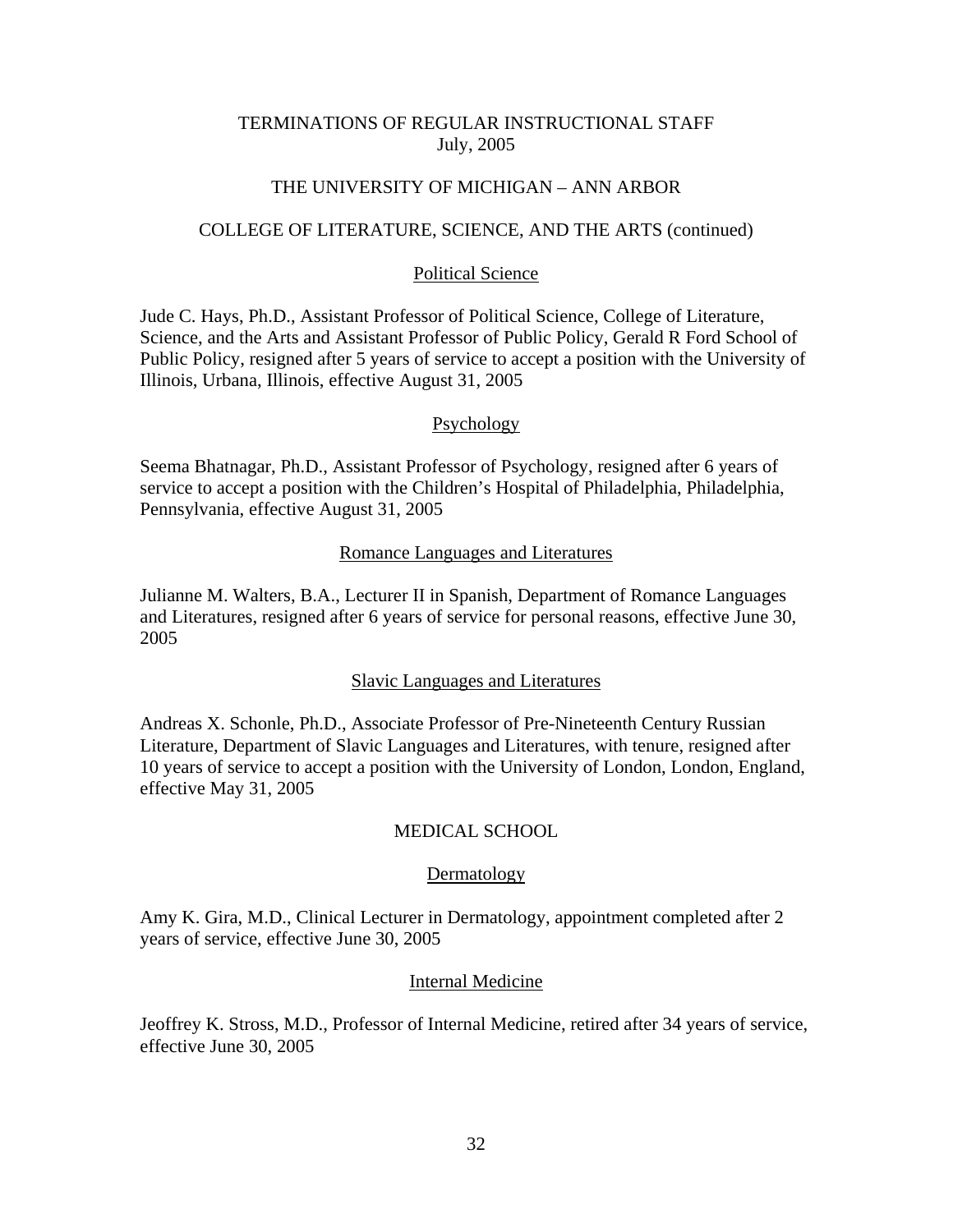# THE UNIVERSITY OF MICHIGAN – ANN ARBOR

## MEDICAL SCHOOL (continued)

#### Internal Medicine (continued)

Sharon G. Berkowitz, M.D., Assistant Professor of Internal Medicine and Assistant Professor of Pediatrics and Communicable Diseases, resigned after 12 years of service for personal reasons, effective June 28, 2005

Jian-Jun Chen, Ph.D., Assistant Professor of Internal Medicine, resigned after 8 years of service to accept a position with the Digestive Disease Center, Titusville, Florida, effective June 30, 2005

#### Obstetrics and Gynecology

Robert H. Hayashi, M.D., J Robert Wilson Collegiate Professor of Obstetrics and Professor of Obstetrics and Gynecology, with tenure, retired after 20 years of service, effective June 30, 2005

Gena R. Pahucki, M.D., Clinical Associate of Obstetrics and Gynecology, retired after 33 years of service, effective August 31, 2005

#### Psychiatry

Stanley Berent, Ph.D., Professor of Psychology, Department of Psychiatry, with tenure, Professor of Psychology, Department of Neurology, without tenure, Medical School, Professor of Psychology, without tenure, College of Literature, Science, and the Arts and Professor of Psychology, Department of Environmental Health Sciences, without tenure, School of Public Health, retired after 26 years of service, effective June 30, 2005

Thomas E. Fluent, M.D., Assistant Professor of Psychiatry, resigned after 7 years of service for personal reasons, effective July 5, 2005

#### Surgery

David A. Butz, Ph.D., Clinical Lecturer in Surgery, resigned after 11 years of service for personal reasons, effective May 31, 2005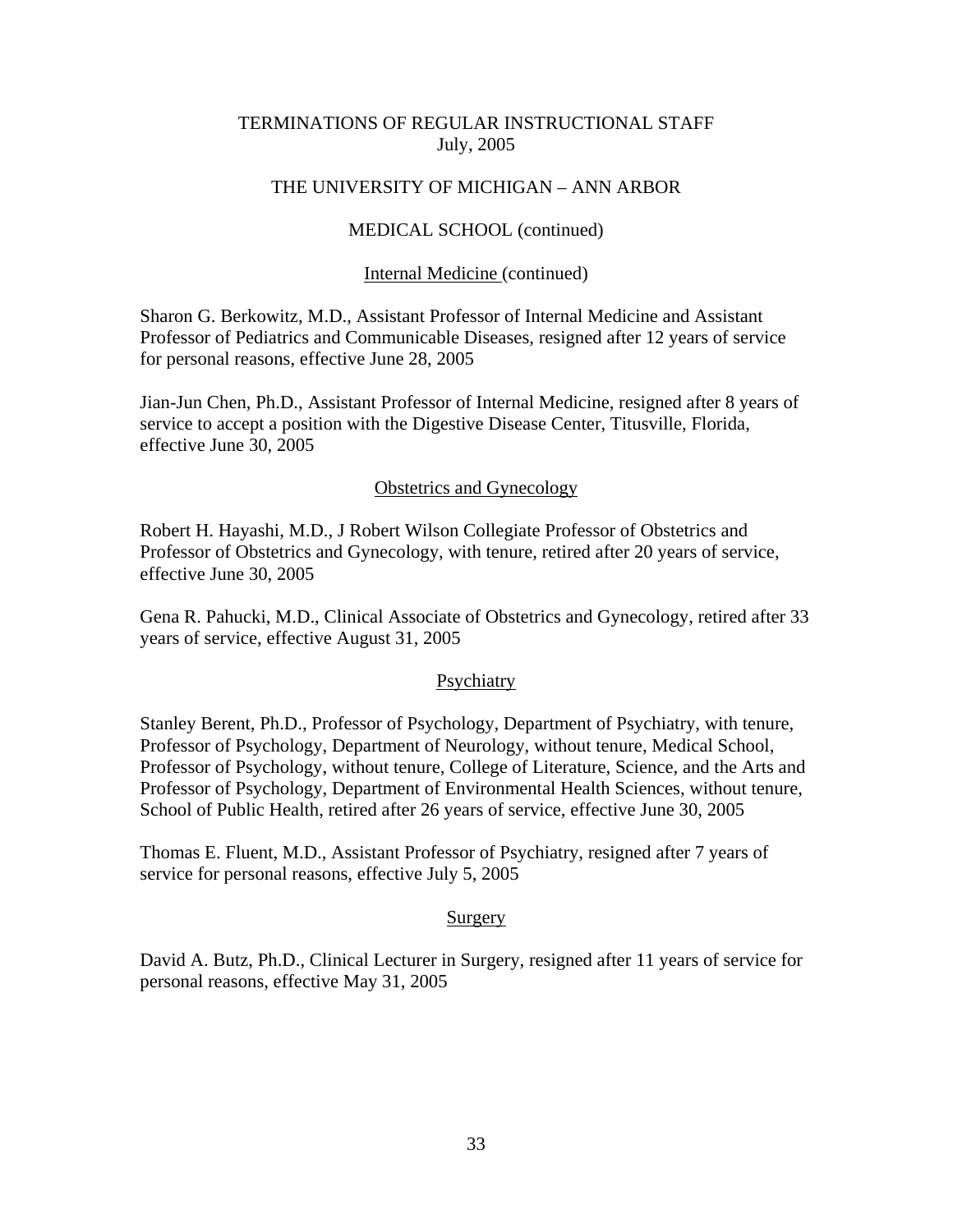## THE UNIVERSITY OF MICHIGAN – ANN ARBOR

## SCHOOL OF NURSING

Nancy E. Reame, Ph.D., Rhetaugh Graves Dumas Professor of Nursing and Professor of Nursing, with tenure, retired after 25 years of service, effective August 31, 2005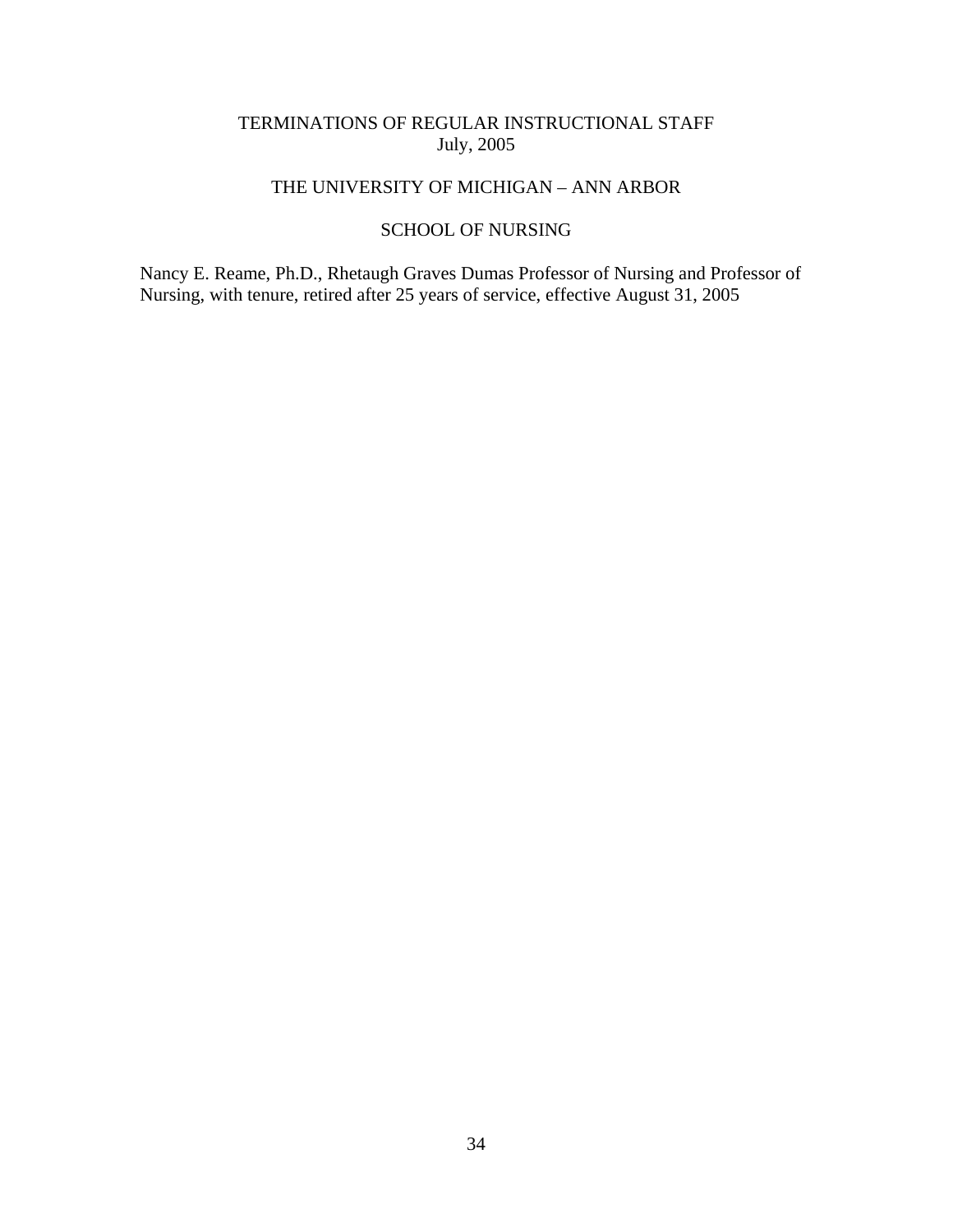# THE UNIVERSITY OF MICHIGAN – DEARBORN

## SCHOOL OF EDUCATION

Claudia R. Collin, Ph.D., Assistant Professor of Education, retired after 21 years of service, effective June 30, 2005

Ingrid J. Guerra, Ph.D., Assistant Professor of Education, resigned after 4 years of service to accept a position with the Wayne State University, Detroit, Michigan, effective June 30, 2005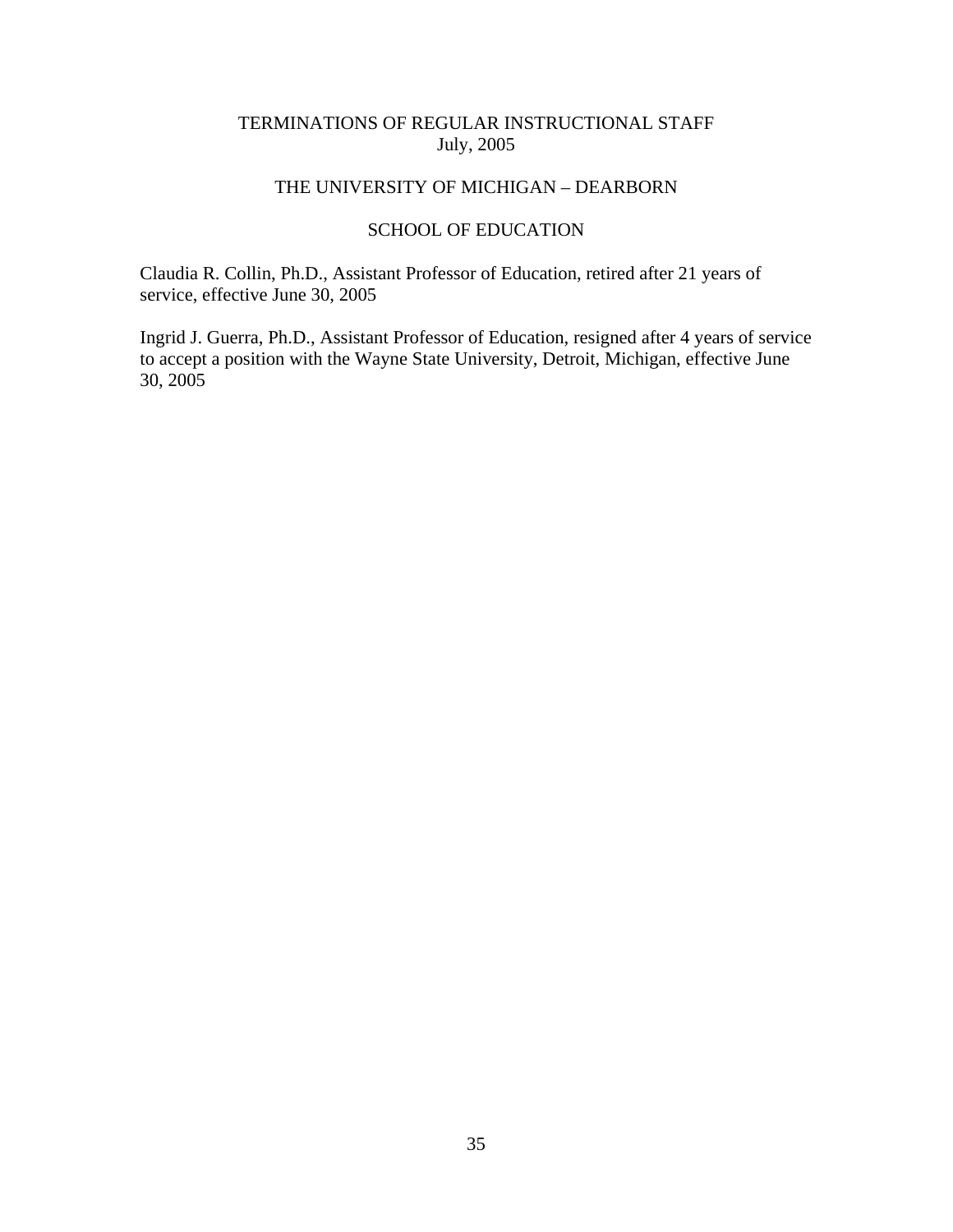## THE UNIVERSITY OF MICHIGAN – FLINT

# COLLEGE OF THE ARTS AND SCIENCES

## Communications

Steven M. Ralston, Ph.D., Professor of Communication, with tenure, resigned after 4 years of service for personal reasons, effective May 31, 2005

## SCHOOL OF MANAGEMENT

#### Accounting

Cathleen L. Miller, Ph.D., Assistant Professor of Accounting, resigned after 7 years of service to accept a position with the Saginaw Valley State University, Saginaw, Michigan, effective May 31, 2005